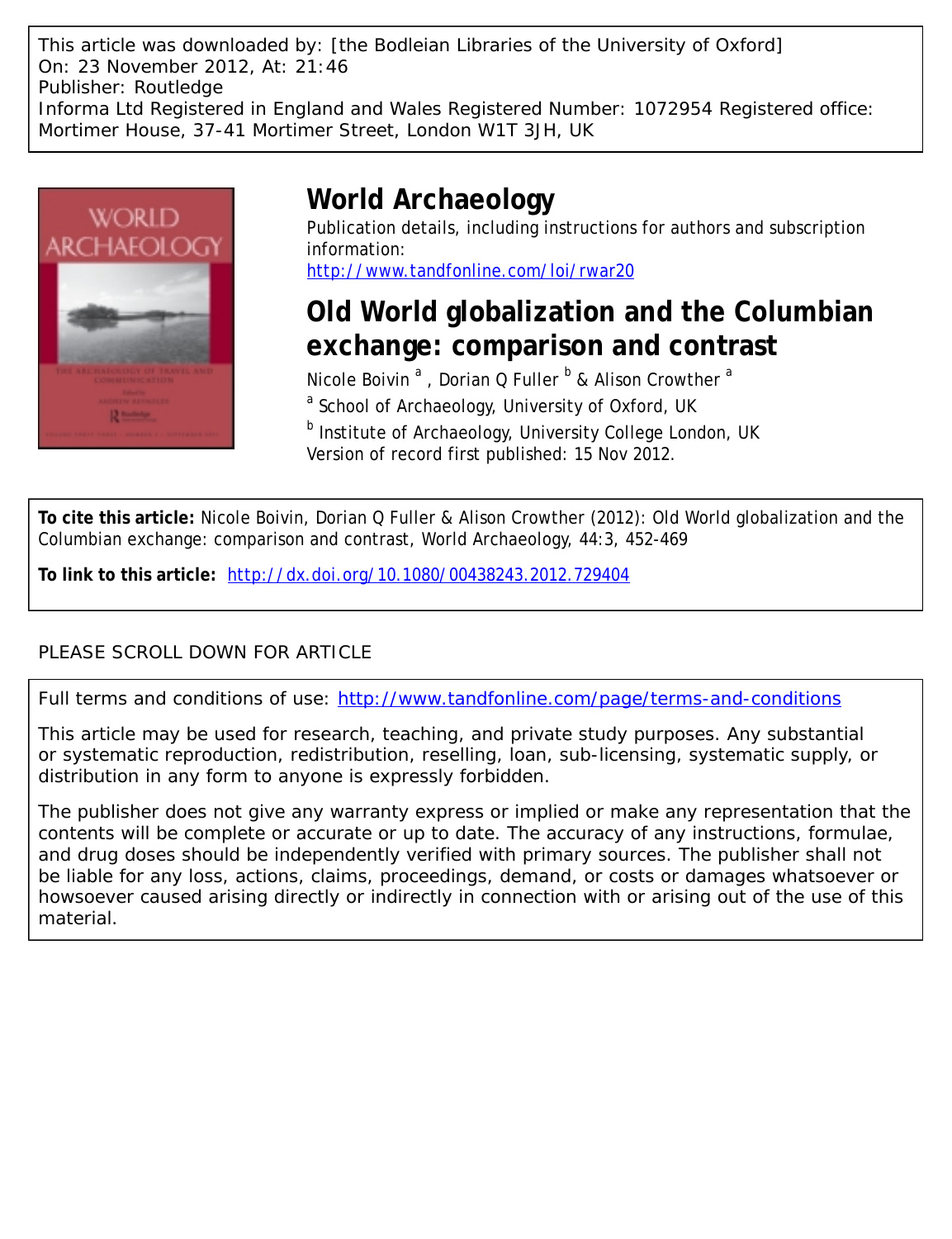# Old World globalization and the Columbian exchange: comparison and contrast

Nicole Boivin, Dorian Q Fuller and Alison Crowther

#### Abstract

A recent paper by Jones et al. (Food globalization in prehistory, World Archaeology, 2011, 43(4), 665–75) explores a prehistoric 'Trans-Eurasian' episode of food globalization characterized by the long-distance exchange of starch crops. Drawing upon a comparison to the Columbian Exchange, they emphasize the role of fast-growing crops in optimizing productivity, giving minimal consideration to other drivers. Here we re-evaluate the sequence and timing of the Trans-Eurasian exchange and give greater consideration to the social dimensions of plant translocation. We outline a model for thinking about plant translocations that highlights the way the conceptualization and use of introduced plants changes through time, with social factors frequently dominating in the early stages.

#### Keywords

Bronze Age; Eurasia; Africa; archaeobotany; crop exchanges; trade.

#### Introduction

The final years of the fifteenth century, which witnessed the sea voyages of Christopher Columbus and Vasco da Gama, mark for many scholars the beginning of an age of globalization that has culminated in the emergence of the intensively interconnected world of today (O'Meara et al. 2000). Challenging this more orthodox view, however, is the work of a variety of historians, archaeologists and others that traces processes of globalization and significant webs of connectivity into a deeper and often non-European past (Bentley 1993; Gills and Thompson 2006; Wolf 1982). Linked to the latter theme is a recent World Archaeology article by Jones et al. (2011) that focuses on the translocation of food crops as part of ancient trade networks and processes of 'food globalization' (Kiple 2007). In their

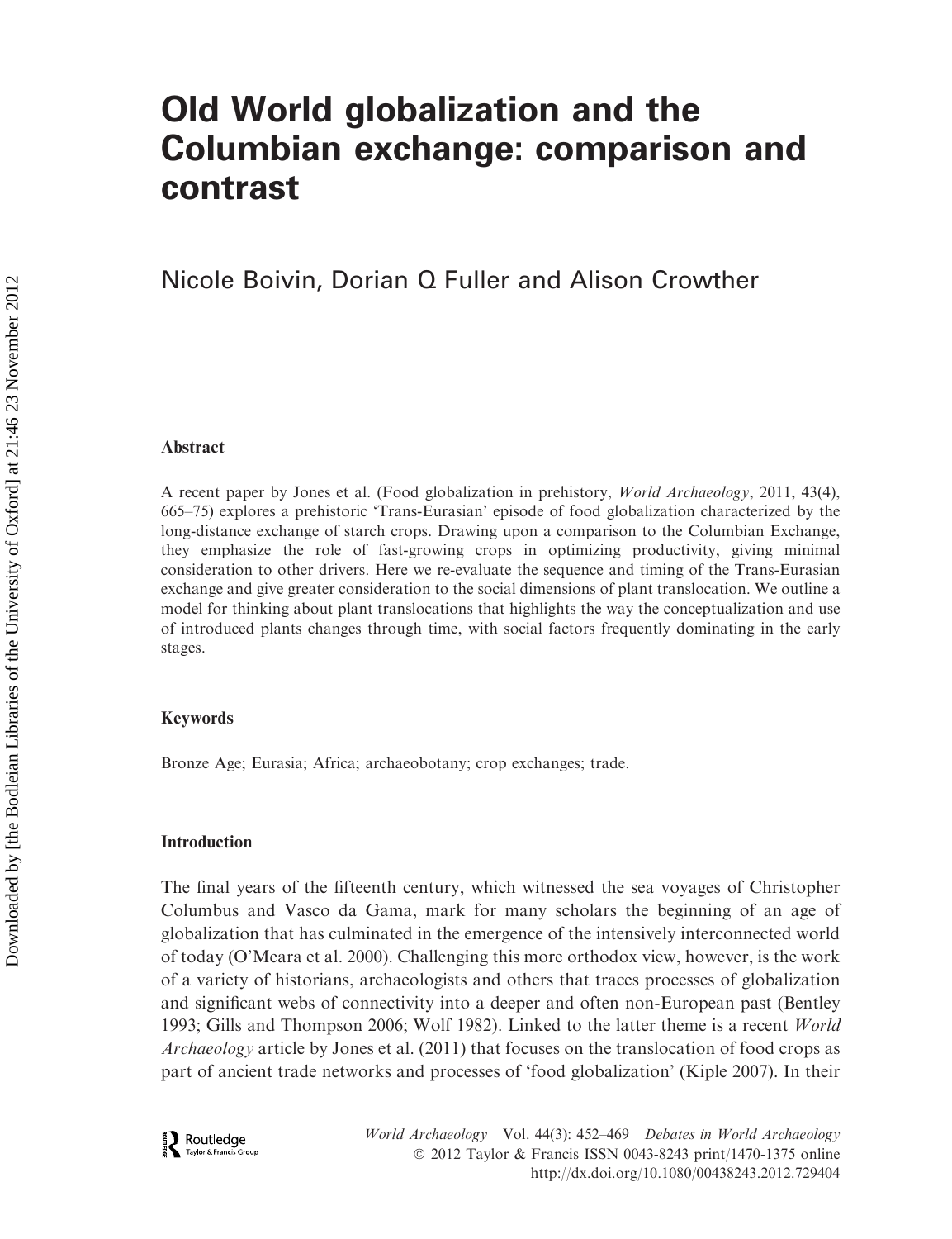paper, Jones et al. focus on documenting and explaining the movement of individual crops across central Asia, pushing the earliest exchanges back to the sixth millennium BC. Drawing upon a comparison offered by Andrew Sherratt (2006) between the movement of goods and species along these routes in the third to second millennium BC as part of what he termed 'the Trans-Eurasian Exchange' and the later 'Columbian Exchange' between the Old and New Worlds, Jones et al. attempt to shed more light on the putative earlier Silk Road crop exchanges by exploring the degree to which they are driven by a shared set of factors. In particular, they ask 'Why move starch?' (Jones et al. 2011: 667) to areas that already possess starchy crops; and offer three potential drivers, classed as ecological, economic and cultural. Their discussion, however, focuses mainly on ecological drivers, such as the advantages of fast-maturing crops, risk-minimization strategies and multicropping, and the other drivers contribute little to their examples or their overall model.

The Trans-Eurasian Exchange undoubtedly did have some parallels with the later Columbian Exchange, particularly in the sense that it involved the movement not just of goods, technologies and people, but also crops, animals and diseases. The comparison should not be taken too far, however. Regardless of what one's views are on precisely when 'globalization' began, it is increasingly clear to many scholars that processes of longdistance connectivity, interaction, exchange and mutual influence emerged in a gradual, fluctuating and uneven way in the Old World. With the Columbian Exchange, by contrast, the process began abruptly, and was complete in many respects in as little as a hundred years. This period, and the few hundred years that followed, saw the dislocation of millions of people, the extermination of many more in large part through the introduction of new diseases, and the expansion of cash-cropping on a remarkable scale (Crosby 2004; Denevan 1976; Mintz 1985). In contrast to the earlier trans-Asian exchanges, not only are the speeds and outcomes different, but also the processes and drivers, all of which problematize Jones and colleagues' attempt to draw upon the Columbian Exchange to offer insights into the earlier Old World exchanges. In this paper, we re-examine the drivers of early crop translocations and the data that Jones et al. present, and ultimately propose a more socially informed and complex model of crop translocations along the proto-Silk Road.

#### Crop translocations as a social process

Jones et al. (2011) focus largely on ecological explanations in answer to their question 'Why move starch?' In doing so they overlook another, perhaps more relevant, observation of Sherratt's: that the movement of crops reflects a social process. Sherratt argued that archaeologists need to move beyond a focus on subsistence and explore 'the tradable potential of many organic products' (1999: 14), and their place within 'the sphere of competition, emulation, negotiation, performance and communication' (1999: 30). Our own studies suggest that Sherratt's point is critical, particularly in the early stages of plant translocation, when exotic crops are first accepted into agricultural societies. The wider ethnographic and historical literature in addition provides many discussions, usually brief, on the ways in which plants are moved into new landscapes as part of broader social and economic processes in a range of societies of varying degrees of 'complexity'. Hugh-Jones and Posey, for example, observed that modern Amazonian forager-farmers, in the course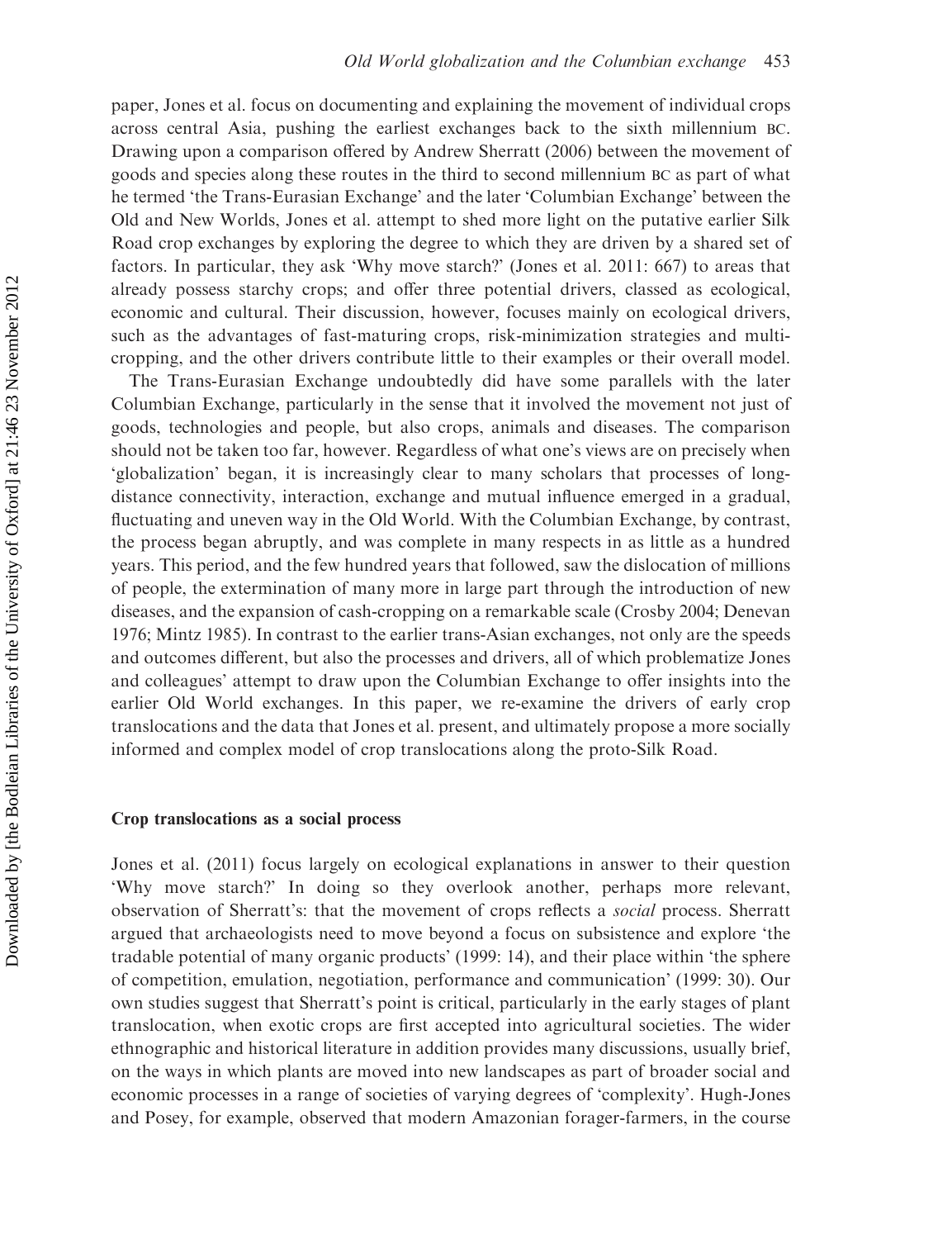of their travels, collected plants 'from near and far, not for gain but for curiosity, pleasure and value' (cited in Hastorf 1999: 39), which they then planted along local paths and in encircling kitchen gardens. In such a non-directed and experimental context, probably common in the past, acquiring starchy crops when one already has starchy crops makes sense. The addition of similar crops to a pre-existing repertoire also makes sense when the limitations of food processing technologies to the actual use of new crops are taken into account (e.g. Leach 1999). It was, furthermore, easier in many ways to adopt a crop that was in certain respects similar to crops one already had, because technologies of processing are often, as Sillar (1996) has argued, 'philosophical technologies' that reflect particular cultural 'ways of doing' that can be highly resistant to change (also Boivin 2008). Accordingly, prehistoric Chinese farmers processed wheat not into bread, but steamed or boiled grains whole (Bray 1984), reflecting a propensity to boil starchy crops rather than bake them in ovens (Fuller and Rowlands 2011).

Of course, while a casual and fluid process of crop acquisition may explain some translocations, it is clear that on other occasions crops were deliberately sought out. Although this sometimes reflected a desire to increase agricultural stability and production, we suggest that crops were probably more frequently sought in ancient times for social, ritual, medicinal and particularly prestige, reasons. The link between the acquisition of crops from distant locales and social prestige is illustrated by various examples including, in Africa, historical accounts describing the import of mango and coconut trees from the East African coast to the interior as settlements sought to emulate socially superior Swahili coast towns. Growing these species of trees, which came to the Swahili coast from India and South-East Asia through the Indian Ocean trade, made interior settlements appear more cosmopolitan and provided exotic foodstuffs that served the display ambitions of local chiefs (Helms 1993). The general relationship between distance and power in a range of preindustrial societies has been explored in some detail by Helms (1988, 1993), whose crosscultural comparisons indicate that societies often place significant value, cosmological and otherwise, upon goods and substances obtained from outside their boundaries. Her work makes sense of paradoxical phenomena like the ancient spice trade, in which 'sovereigns pledged their prestige, and navigators risked their lives . . . to redirect the distribution of a few inessential and today almost irrelevant vegetable products' (Keay 2006: xi). Philosophers and geographers in both ancient China and the Roman Empire decried the vast amounts of money and resources that were wasted on obtaining spices, silks and other foreign luxuries of no real consequence beyond their social prestige value (Barfield 2001; Fitzpatrick 2011; Young 2001). Accordingly, as spices became most readily available from the seventeenth century, becoming less expensive and thus less exotic, their use in luxury cooking actually declined (Montanari 1994: 119; Turner 2004).

The close relationship between prestige, power and the translocation of exotic plants is clear from numerous other examples from the ancient world. The Egyptian queen Hatshepsut, in her second millennium BC temple at Deir el-Bahri, for example, boasts about her expedition to the distant land of Punt and the many exotic things, including cuttings of incense trees, that she has brought back (Kitchen 1993; Meeks 2003). Pollard (2009: 320), meanwhile, describes a similar form of 'botanical imperialism' that led elite Romans to transplant flora from across the Roman empire to the gardens of the Italic peninsula, including citrus fruit from the Far East, cherry trees from the Pontic region of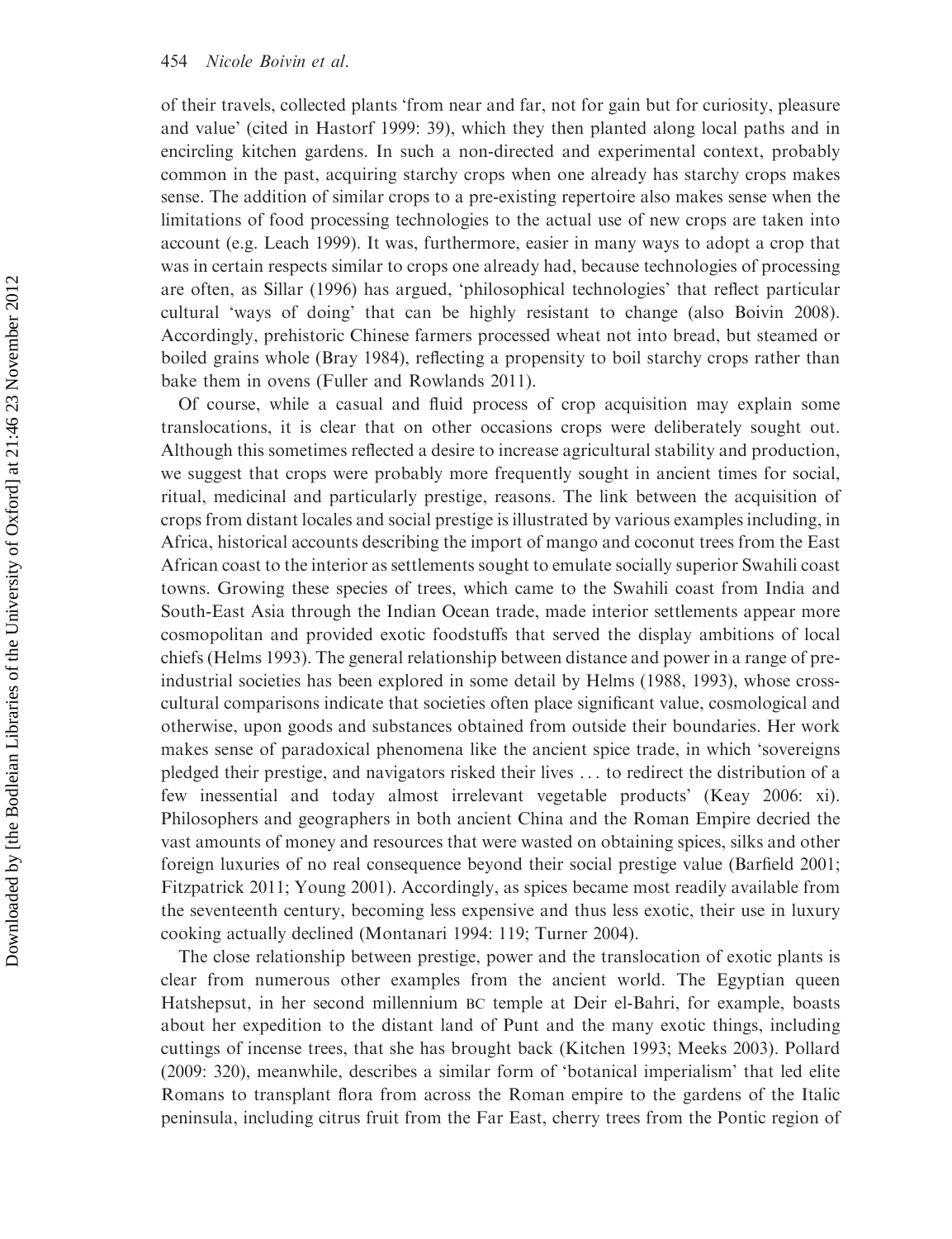Asia Minor, peaches from Syria, and pomegranates from North Africa. The spread of spices, garden trees and vines to distant parts of the Roman Empire has accordingly been documented archaeologically (e.g. Livarda 2011; van der Veen 2011; van der Veen et al. 2008). Colonial gardens, filled with the fruits of war, conquest and trade, served as ideological statements about the power of the empire and its rulers. Watson (1983) also describes the importance of colonial gardens and the ways that rulers both sought and were presented with exotic plants from distant lands. He notes the role of exotic plants and plant products in defining social status in the Islamic world, and the processes of emulation that subsequently led to their wider use (Watson 1983: 101).

The value placed on exoticism in the ancient world is also attested to by the bizarre and outlandish stories that were frequently attached to certain highly sought-after plants. Herodotus, for example, described frankincense as being guarded by tiny winged serpents, and cinnamon as a plant collected by cliff-dwelling birds (Keay 2006: 4–5; Smith 2001). The important magical and medicinal uses of many early crops and spices (Turner 2004) can be understood in relation to these exotic and supra-normal features. Rice, for example, first known as an exotic from the east in Roman times, and found alongside imported spices at Red Sea sites (van der Veen 2011), came to be a medicinal crop in late Roman and early Medieval Europe (Decker 2009). Sugar, too, derived in particular from sugar cane, was regarded by the medieval apothecary as a powerful component of medicines (Dalby 2000: 27; Freedman 2008: 12). Other plants had magical and ritual roles, a pre-eminent example being the incense that was shipped and caravanned around the ancient world and played such an important role in fumigating temples and churches, and attracting gods (Neilson 1986). The unusual sensual qualities of these plants, particularly when burned, are obviously part of their power, but starchy crops can also feature in ritual. Various ritual and symbolic uses of the banana in Africa, to where it was imported from Asia, illustrate this point (e.g. Ngomou 2010; Wilson 1954).

The link between plants and identity is also relevant. Watson (1983) has stressed the unsung role of everyday peasants and people in shifting crops around the Islamic world as part of processes of conquest, pilgrimage, travel and resettlement, stressing the commonness of migration under the Islamic Caliphate. Carney and Rosomoff have meanwhile shed light on the overlooked role of West African slaves in translocating crops to the New World, leading to the Africanization of plantation foodways and the creation of 'fusion dishes and memory cuisines' (2009: 177). While crops moved as part of processes of resettlement undoubtedly played a role in subsistence, they also had a clear role to play in the creation and negotiation of memory and identity in new social contexts.

#### Crop introductions and productivity increases: the (often) long delay

The Trans-Eurasian Exchange and other Old World crop translocations did alter and transform indigenous agricultural practices, productivity and resilience. We argue, however, that these kinds of transformations were by and large not the reason that crops were translocated as part of long-distance networks. If production of more calories had been a goal of acquiring new crops, we would expect rapid uptake and large-scale consumption of novel staples. Instead, there was often a delay – of centuries, if not in some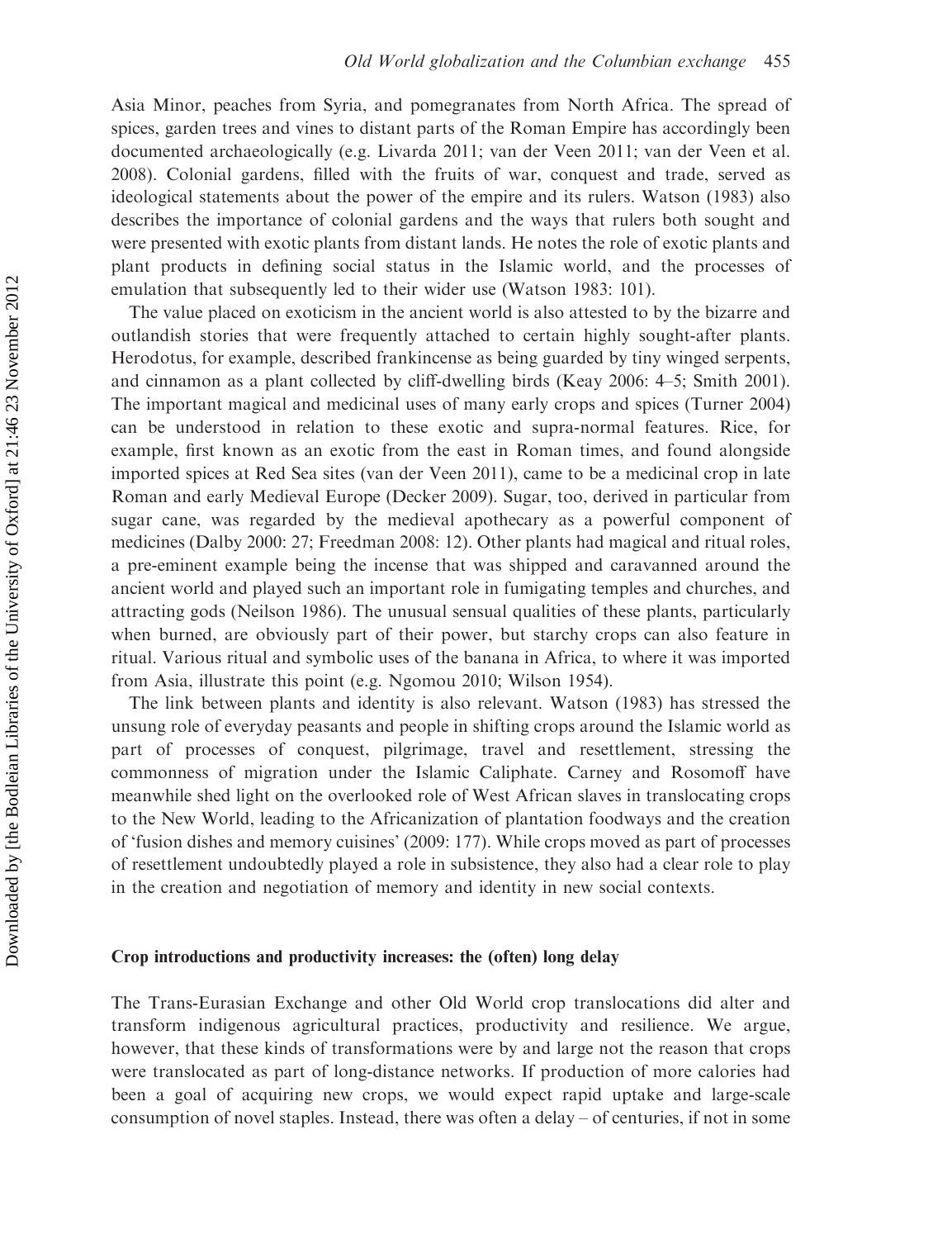cases millennia – between the introduction of a crop into a completely new environment and its growth on a significant scale. That the transformation of native agricultural systems did not occur until later periods indicates that it was an outcome rather than a goal of crop translocations. Old World equivalents of Hugh-Jones and Posey's foragerfarmer gardens in the Amazon are probably where most translocated crops ended up, and stayed for some time – that or the edges of fields where established staple crops were growing. Crops planted in this way might come and go, and regional reintroductions were probably not uncommon. Gardens were not just for small-scale societies either; as the above examples from the Roman and Islamic worlds attest, gardens could be imperial warehouses of known biodiversity whose occupants might be grown for a long time as exotics before they came to be grown on any substantial scale around the empire.

A time lag between crop introduction and importance as a calorie source is illustrated by several historical examples. Rice's medicinal use in Europe began in late Roman times, and it only spread as a subsistence crop amongst the poor of Spain and Italy in the fifteenth century, when food shortages were increasingly common (Montanari 1994: 101–2, 131). A similar slow introduction of rice into established agricultural systems is seen on the African Swahili coast, where rice is initially found in single digit quantities from its first appearance in the seventh to tenth centuries, and only comes to be grown on a significant scale after the eleventh century, as part of processes of social change and Islamization (Walshaw 2010). Sugar, meanwhile, was introduced to Europe as an exotic spice by the Medieval period, but only became a widespread sweetener there with the rise of cash-cropping in the Iberian empires of the fifteenth century (Mintz 1985). Prior to this era, cane sugar was simply another exotic spice, of high value and potency. Andrew Watson's (1983) analysis of agricultural changes during the Islamic Caliphate highlights the complexity of processes of diffusion, including not just crop introduction, but re-introduction, import substitution and introduction failure. According to his analysis, rice, wheat, cotton, citrus fruits and watermelon were all introduced to western Eurasia and/or North Africa prior to the Islamic period, but their production was initially very limited (Watson 1983), and archaeological research demonstrates that their contexts of use in cuisine may also have differed (see van der Veen 2011, on watermelon, grape and Citrus). Scholars like Decker (2009) have critiqued Watson for not going far enough in recognizing the pre-Islamic use of a number of crops, but most of these critiques simply serve to underline the lengthiness of the process that moved crops and other plants from rare exotics to improved agricultural products.

In the sections that follow, we outline how this slow shift towards the use of new imported crops to increase production can also be seen for those crops at the heart of the Trans-Eurasian Exchange (sensu Jones et al. 2011). Linked to this, we make two additional and related points contrary to Jones et al. The first is that, as central to food globalization as starchy crops seem to be (Jones et al. 2011: 667), the movement of fruits, oil seeds and fibre crops was often just as early, and these plants provide important insights into the motivations behind crop translocations. Second, there is no clear evidence that order of translocation relates inversely to length of maturation, i.e. that it was the risk-buffering crops that were quick and easy to grow that spread first. The delay in the rise to importance of these crops, their accompaniment by unlikely staples and their highly varied ecologies and seasonalities argue against the primacy of the ecological and subsistence drivers of prehistoric crop exchanges posited by Jones and colleagues.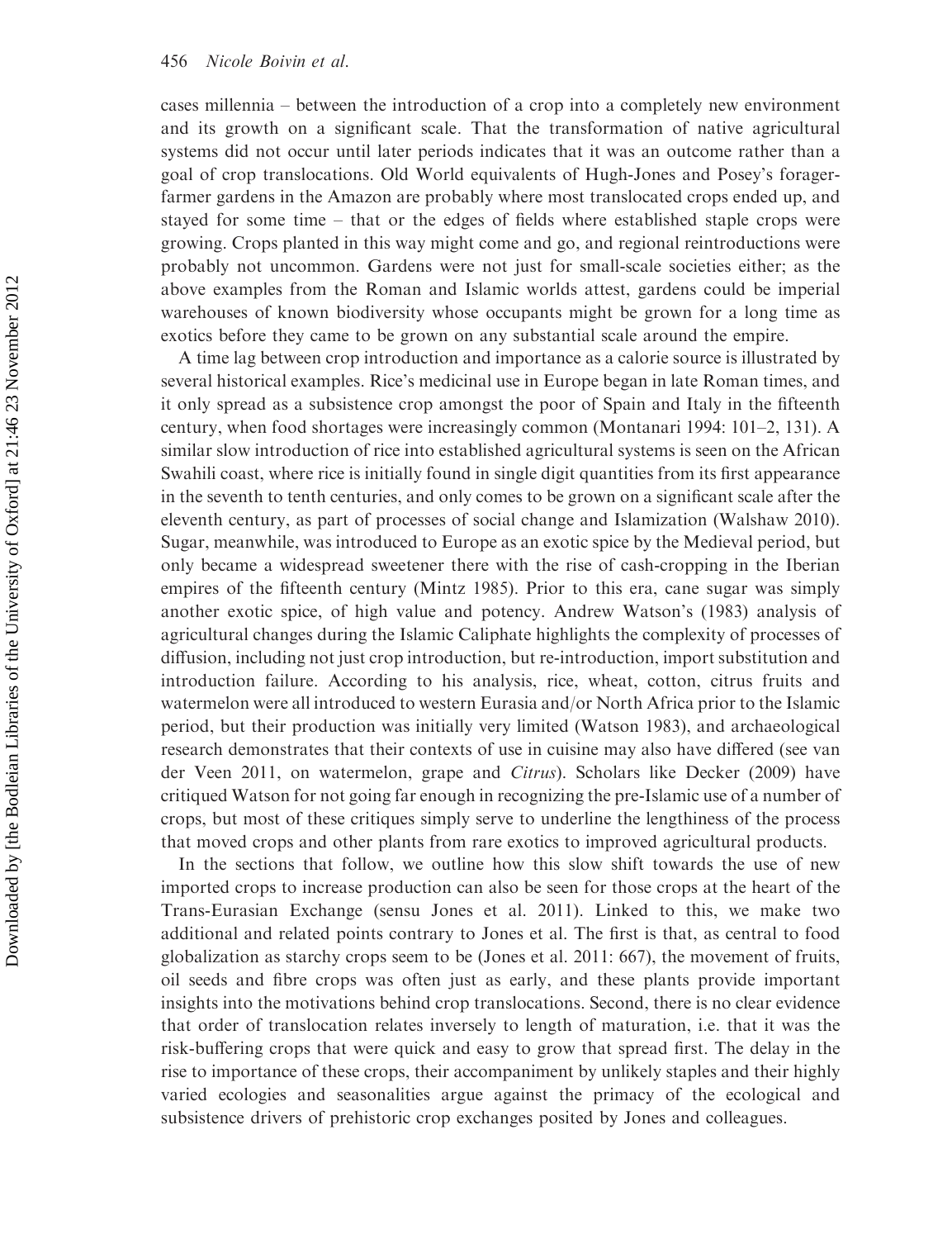#### Wheat's two eastward trajectories: China versus India

The example of the arrival of wheat in China provides another important illustration of the delay that frequently occurred before an imported crop was grown on a significant scale (Fig. 1). By the Early Bronze Age, a range of wheat species were cultivated in central Asia, together with barley and winter-grown pulses like lentil and pea, as in the Indus valley and west Asia (Fuller 2011a; Miller 1999). In China at this time, by contrast, it is by and large only bread wheat (Flad et al. 2010) that can be found, divorced from the presence of associated winter pulses or barley but for a very small number of barley occurrences (Fig. 1). In a few cases, wheat is present in China by 2500–2400 BC, but more sites date to after 2000 BC. The quantities of wheat found in early China are extremely low in relative frequency and ubiquity, and samples are always dominated by millets and, at a few sites, rice (see, e.g. Crawford et al. 2005; Fuller and Zhang 2007; Lee et al. 2007). Barley is found entirely after 2000 BC, and mainly several hundred years later. If the aim was to adopt a crop that was more tolerant of dry and stressed conditions, then it would have been barley rather than wheat that should have been chosen from amongst available Central Asian starchy crops, as was ultimately the case in the Tibetan plateau (Bray 1984).

The minute quantities of wheat vis-à-vis native millets in northern China argue against any significant caloric role for this crop during its initial adoption (Fig. 1). In Bronze Age central China, wheat looks more like a minor companion crop, or a rare flavouring, than a serious staple crop. Selectivity is further highlighted by regional patterns within China. While early wheat finds have been reported from Shandong in the east and Gansu in the northwest, in the heartlands of China (Henan) – where the central state of the Xia-Shang-Zhou dynastic tradition emerged (Liu and Chen 2003) – wheat uptake was further delayed, suggesting some inherent resistance to uptake of the novel crop in China's most heavily populated region. Historical sources suggest that once adopted, wheat was initially (in the Late Bronze-Iron Age) something of a delicacy (Bray 1984: 459–77), although bread was probably unknown. It is only by Han times (ca 200 BC) that wheat and barley are both clearly present as important winter subsistence crops in China, rotated with summer millets, and mainly providing food for the poor. The development of rotary querns and flour production during the Han Dynasty saw the rise of new culinary forms featuring noodles and buns made of wheat flour, and coincided with a re-emergence of wheat as a status food in China (Yü 1977). On the whole, then, we see a trajectory from rare exotic, to subsistence broadening low-valued staple, to a more widely valued staple crop in the history of wheat in China.

This East Eurasian pattern contrasts markedly with the way wheat diffuses into northern and central India. There barley, wheat and lentil almost always occur together in quantity (high frequency and ubiquity relative to other crops, high co-occurrence in individual samples) from the mid to late third millennium BC; and other Near Eastern pulses (chickpea, pea, grasspea) are also frequent (Fuller 2002, 2011a). In these regions of India the quantities of wheat and barley alongside native species (like rice in the Ganges) do point clearly to their importance in broadening subsistence via two cropping seasons, certainly by 2000–1800 BC (Fig. 1), pointing to the ecological drivers of Jones et al. However, the contrast between South Asia and East Asia is instructive: bread wheat had little subsistence value in Bronze Age China, judging from contextual and quantitative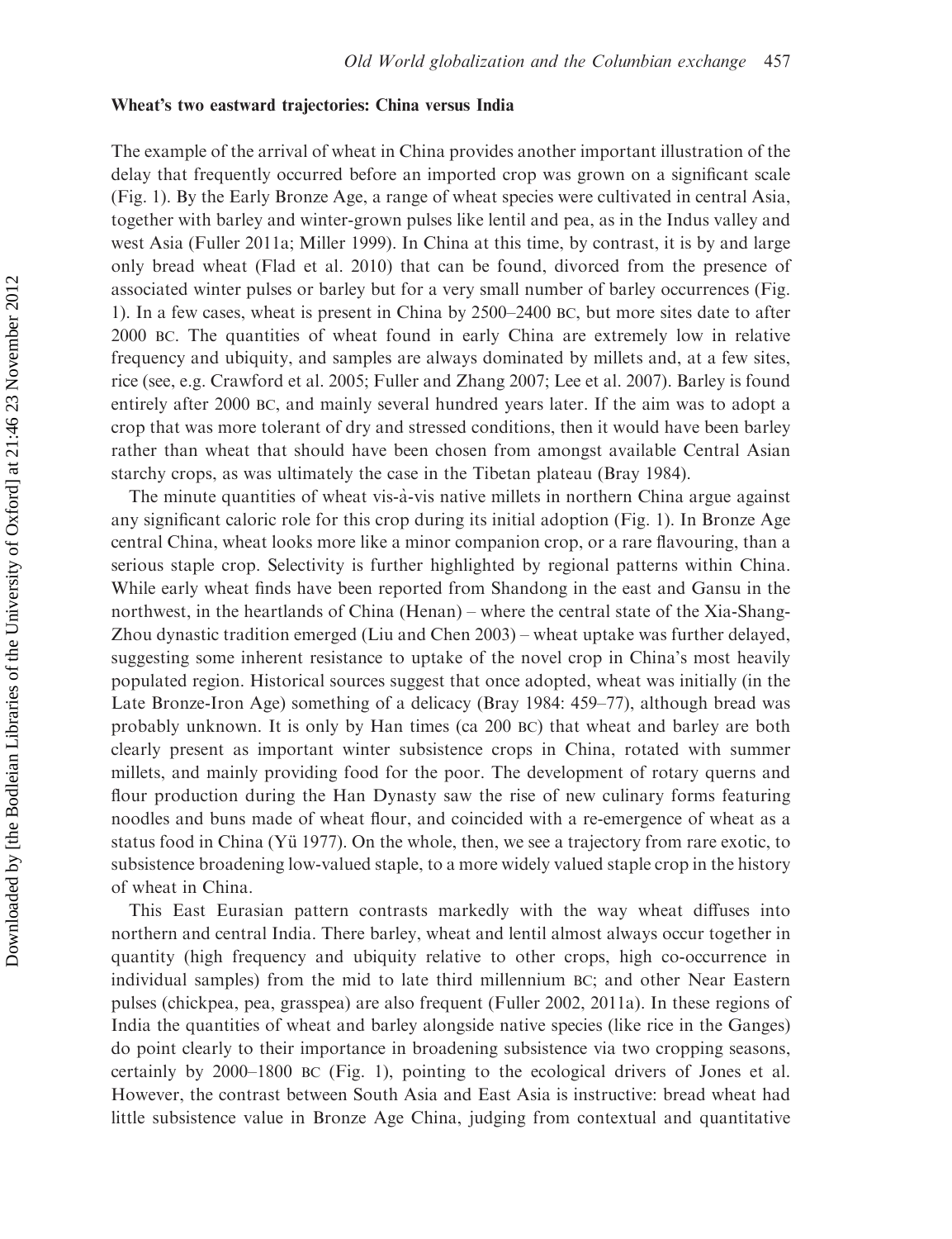

Figure 1 The spread of wheat and barley across Asia, with sites representing the earliest finds for each region shown. For a selection of sites with adequate data, the relative proportions of cereals (wheat, barley, rice, broomcorn millet, foxtail millet, and other millets) are shown in the pie graphs. Sites key: 1. Anau; 2. Gonur; 3. Shahr-i-Sokhta; 4. Mundigak; 5. Shortugai; 6. MiriQalat; 7. Mehrgarh; 8. Pirak; 9. Tarakai Qila; 10. Ghalegay; 11. Kanishpur; 12. Burzahom; 13. Semthan; 14. Harappa; 15. Kunal; 16. Mitathal; 17. Chanudaro; 18. Kanmer; 19. Rojdi; 20. Balathal; 21. Mahagara; 22. Lahuradewa; 23. Senuwar; 24. Chirand; 25. Kayatha; 26. Navdatoli; 27. Nevasa; 28. Apegaon and Paithan; 29. Tuljapur Garhi; 30. Adam Cave; 31. Daimabad; 32. Inamgaon; 33. Piklihal; 34. Hallur; 35. Sanganakallu; 36. Hanumantaraopeta; 37. Mebrak cave; 38. Begash; 39. Qunbake; 40. Yanghai; 41. Gumugou; 42. Xiaohe; 43. Lanzhouwanzi; 44. Huoshaogou; 45.Donghuishan; 46. Fengtai; 47. Xishanping; 48. Zhouyuan; 49. Zhaojialai; 50. Baligang; 51. Zaojiaoshu; 52. Tianposhuiku; 53. Dugangsi; 54. Wangchengang; 55. Liangchengzhen; 56. Zhaojiazhuang; 57. Nam River.

archaeobotanical data, but Near Eastern winter crops as a group provided a major broadening of agriculture and diet in India at this time. It seems possible that the few rare finds of wheat and barley in the Ganges basin in the later third millennium BC (2400–2000 BC) meanwhile represent their earlier introduction as exotic or status foods (Fuller 2011a). Evidence for new culinary culture (pot types, probably for serving liquid) that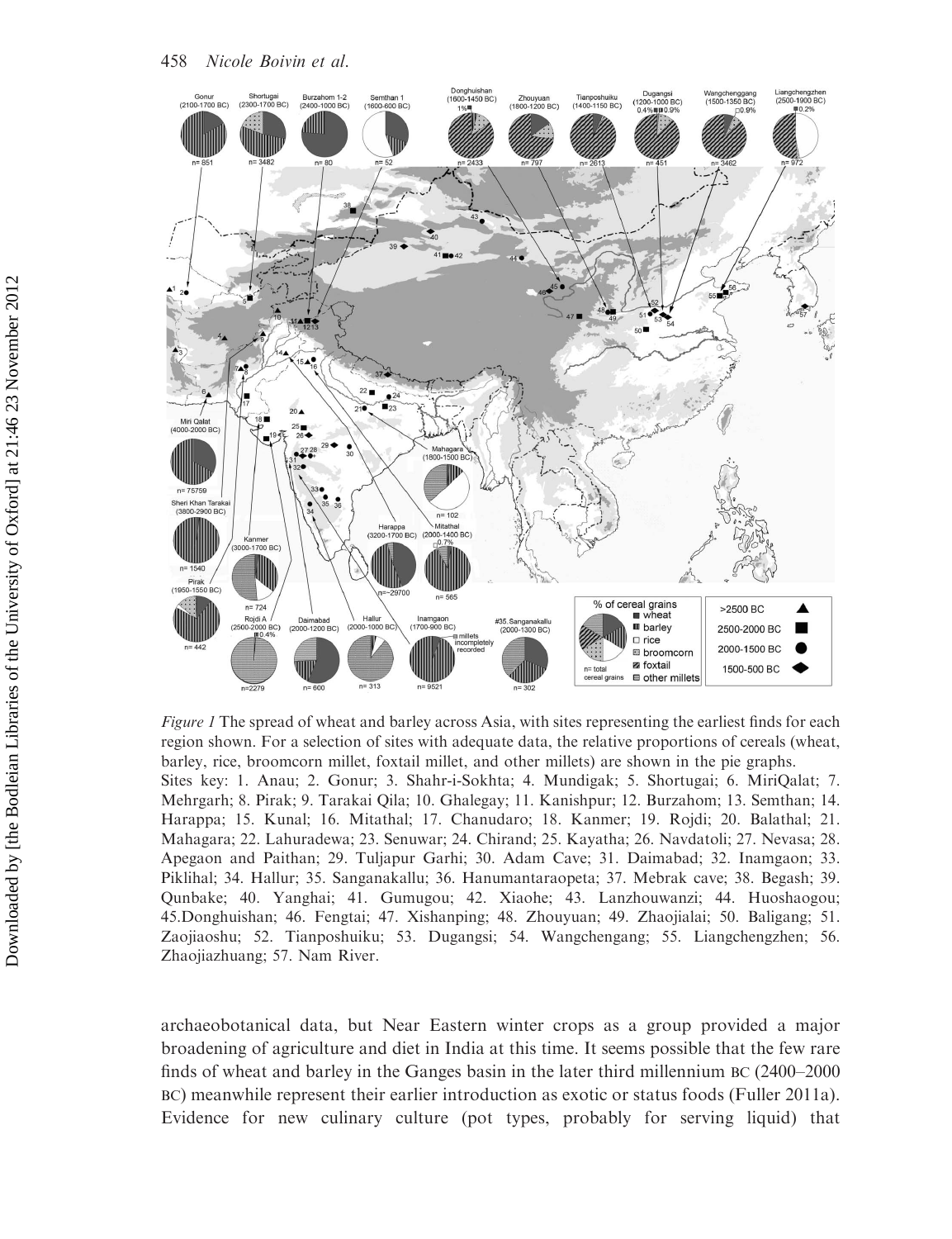accompanied wheat and barley may indicate a social motivation for their adoption as well, such as for beer production (Fuller 2005).

#### Chinese millets outside China

At the heart of Jones et al.'s subsistence argument for early Trans-Eurasian crop dispersals are the Chinese millets, especially broomcorn millet (Panicum miliaceum) and perhaps foxtail millet (Setaria italica), both of which are drought tolerant and suited to marginal soils. Of these, broomcorn millet is often the more rapidly maturing and is therefore a traditional crop of the dry and more northerly parts of China (e.g. inner Mongolia). While both of these species were certainly established in northern Chinese cultivation by around 6000 BC (Bettinger et al. 2010; Zhao 2011), it is less certain that broomcorn millet dispersed at this time from China to Neolithic Europe as inferred by Jones et al. (2011). While there are reports of broomcorn grains in single digit quantities on a few Neolithic sites in Europe, it is unclear that these were cultivars. Quantitatively one or a few millet grains must be set against the several thousands of wheat and barley grains that were also present at these sites, and as such, archaeobotanists have often suggested that these Panicum finds represent rare weeds, perhaps a local wild broomcorn millet (e.g. Bakels 2009: 66; Kohler-Schneider and Canepelle 2009: 67; Kreuz et al. 2005). The earliest substantive evidence for cultivation of millets in Europe comes in the form of significant quantities of broomcorn millet along with a few foxtail millet grains at sites of the Jevišovice culture in Austria, ca 3000 BC (Kohler-Schneider and Canepelle 2009: 67). By contrast, it is not until Bronze Age times, after 2000 BC, that both broomcorn and foxtail millets are widely found in quantity in western Europe (Bakels 2009: 100), where they can often be found in ubiquities of  $>$  35 per cent or even 65 per cent of samples (Rosch 1998). This points to a significant delay between the translocation of millet and its growth on a significant scale. It should be noted that it also remains possible that domesticated broomcorn millet appears in Europe as a result of local domestication rather than translocation from the east. A parallel domestication of broomcorn millet in western Eurasia (perhaps in eastern Europe; see Fig. 2) has been hypothesized (see Zohary and Hopf 2000: 86). Genetic patterns in modern millet cultivars indicate a strong east–west division, but it is unclear whether this relates to an early bottleneck or two origins (Hunt et al. 2011).

Evidence from central Asia, the north-western margins of the Indian subcontinent, and further afield in Yemen and Sudan, points to the major dispersal of the Chinese millets, and in particular broomcorn millet, through central Asia to the south and west from the end of the third millennium BC to the early second millennium BC (Boivin and Fuller 2009; Fuller et al. 2011). A key starting point for this process is suggested by evidence from the site of Begash in eastern Kazakhstan, where finds of broomcorn millet and wheat from ritual contexts (burials) have been directly dated to 2300–2200 BC (Frachetti et al. 2010). This is almost as early as the earliest wheat finds in China and marks a point along the eastward journey of wheat, as well as providing a secure point in the westward departure of millet from China. Broomcorn millet arrives in north-western India as part of a broader 'Chinese horizon' (Fuller and Boivin 2009: 21), which also brought peaches and apricots, hand harvesting knives, *Cannabis*, and probably foxtail millet and *japonica* rice varieties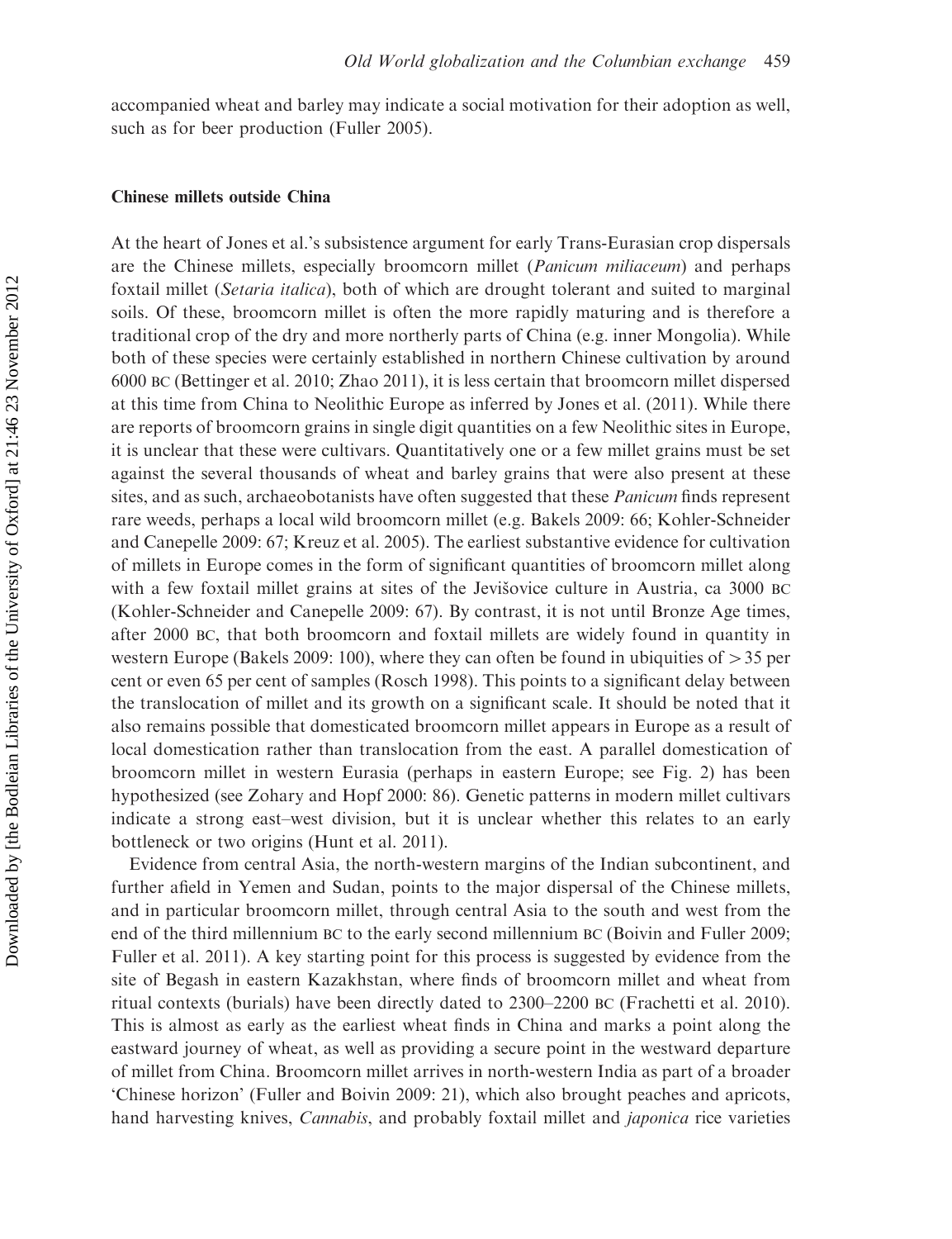

Figure 2 Crop movements between major agricultural centres in Africa and Eurasia discussed in this paper.

(Fuller 2011b). The co-transfer of perennial fruit-trees and water-intensive rice undermine any argument that crop diffusion of this era was driven by a caloric imperative or the seeking of drought-resistant crops. The possible ritual and/or prestige context of wheat and broomcorn millet at Begash highlights the potential that cereals, both shorter season and long-season, moved as high-value exotica, as well as the fact that the agents of their dispersal through central Asia were mobile pastoralist societies, who provided indirect, down-the-line connections between the urbanized population centres of the Oxus, Indus and Yellow rivers. In contrast to the Colombian Exchange, urbanized states of the Trans-Eurasian Exchange probably had little role to play in the actual translocation of crops and other plants, which reached them through indirect routes.

#### Lateness of buckwheat

Buckwheat (Fagopyrum esculentum) is another crop suggested to move at an early date across Eurasia (Jones et al. 2011: 669–70). Buckwheat is an important crop of marginal lands that spread widely in Eurasia from origins on the eastern margins of the Tibetan plateau in the uplands of western Sichuan and Yunnan (Ohnishi and Konishi 2001). Evidence for its very early dispersal, by the fifth millennium BC, as argued by Jones et al. (2011: fig. 1), remains problematic. The evidence most often cited for an early spread in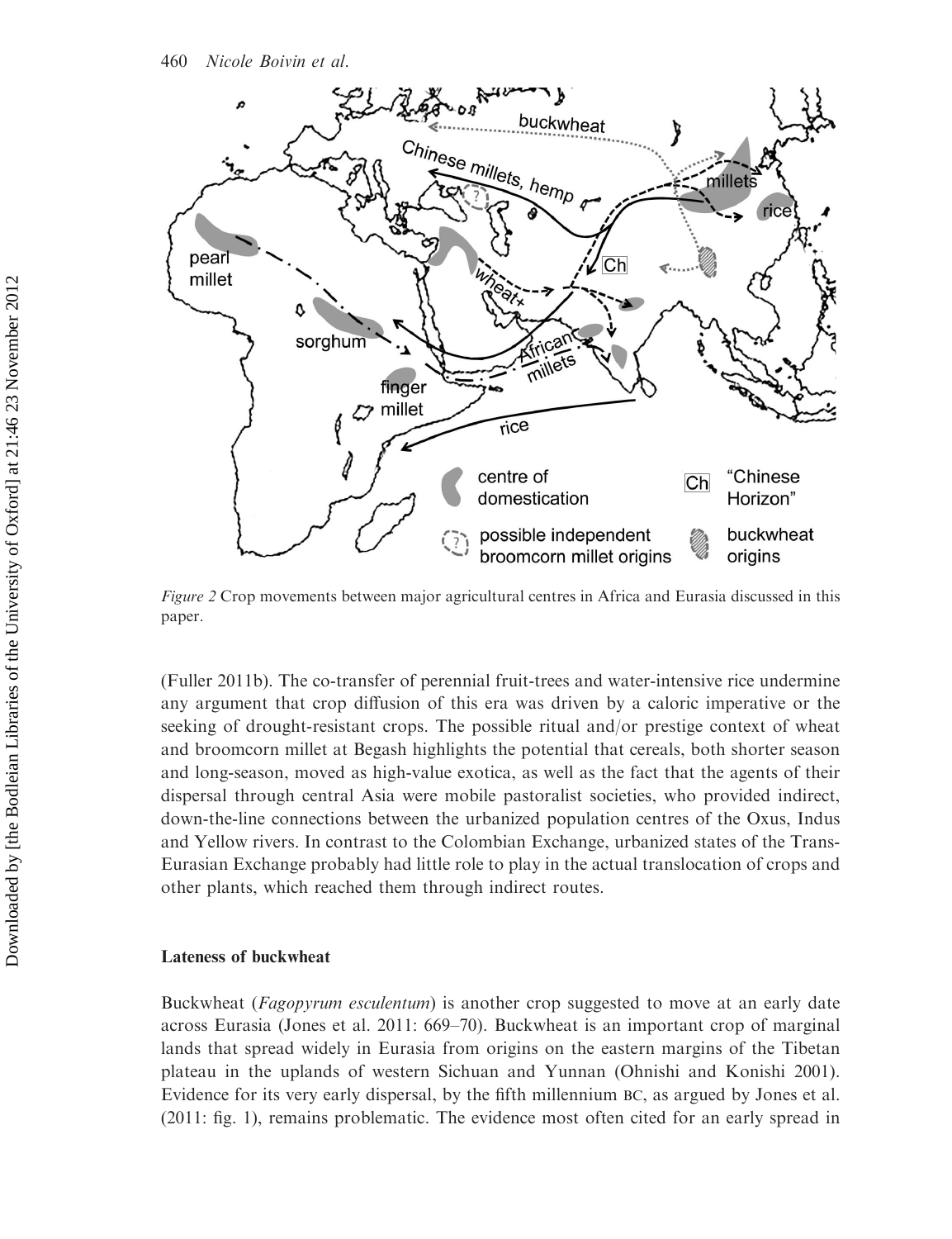eastern Asia comprises a solitary carbonized nutlet from the apparently Early Jomon Hamanasuno site in Hokkaido, Japan (Crawford et al. 1976). This single specimen has subsequently been directly AMS-dated and found to be intrusive (160 BP, Beta-176046; Obata 2011: 168). Apart from this single (and now refuted) seed, evidence consists of a few reports of buckwheat pollen from several millennia later at Late Jomon sites in the second millennium BC (Fujio 2004). An arrival in Japan after 2000 BC is in keeping with some palynological evidence from peripheral China, including from the Liaohe river basin in north-east China after ca 2400 BC (Li et al. 2006), and Xishanping in Gansu to the northwest, where pollen could be ca 2500 BC but owing to stratigraphically inconsistent AMS dates might only be about 1000 BC (Li et al. 2007); this co-occurs with one of China's earliest wheat finds. Palynological evidence from the Lower Yangzte could indicate some buckwheat cultivation in the hills south of the Yangzte as early as 2500 BC (Yi et al. 2003). A few nutlet finds can be placed in the first millennium BC, including from central Nepal (Knorzer 2000) and at Haimenkou, Yunnan (D. Q. Fuller, unpublished data). Linguistic evidence indicates that the Chinese name for buckwheat was borrowed from eastern Tibeto-Burman speakers to the south-west of the Han Chinese sometime in the last two thousand years (Bradley 2011). Thus some dispersal around the peripheries of Chinese civilization may have started as early as 2500 BC, but buckwheat's importance as a more widespread staple crop is mainly in the last two thousand years only.

The claims for early buckwheat in north-eastern Europe near the Baltic Sea also rest on pollen evidence, but these finds are few (Janik 2002). At two sites in Latvia, such pollen occurs after 2500 BC, in line with the period of buckwheat's early dispersal in eastern Asia. Just two pollen cores (from Moldavia and Poland) and one 1950s archaeological report from Denmark have potentially earlier dates, but a critical reconsideration of these data, and the need for confirmation of morphological identification and direct AMS-dating, are called for. Systematic archaeobotany in Scandinavia in recent years (reviewed by Robinson 2003) has failed to support the claim for Neolithic European buckwheat. Instead, systematic sampling and reliable identification of buckwheat in western Europe occurs from the thirteenth and fourteenth centuries (e.g. Ansorge et al. 2003; Kühn and Akeret 2002), which is in agreement with written sources that suggest introduction in the Middle Ages (Montanari 1994: 102). The claim for a fifth millennium BC westward dispersal of buckwheat via the northern steppe, as a short season subsistence crop, is therefore questionable. Buckwheat, like the other crops discussed, therefore does not support the argument presented by Jones et al. (2011: 669) that antiquity of dispersal 'relates inversely to the length of their growth cycle'.

#### Discussion: classifying transformations in crop value and productivity

There is a growing recognition that, by the Bronze Age, materials sometimes moved considerable distances between cultural areas. Food crops were amongst these items (Boivin and Fuller 2009; Fuller et al. 2011), and as recognized by Jones et al. (2011) this ultimately did contribute to the diversification of local agricultural subsistence. However, there are a number of non-direct trajectories by which crops have become either riskbuffering crops or favoured staple foods, and these subsistence outcomes rarely seem to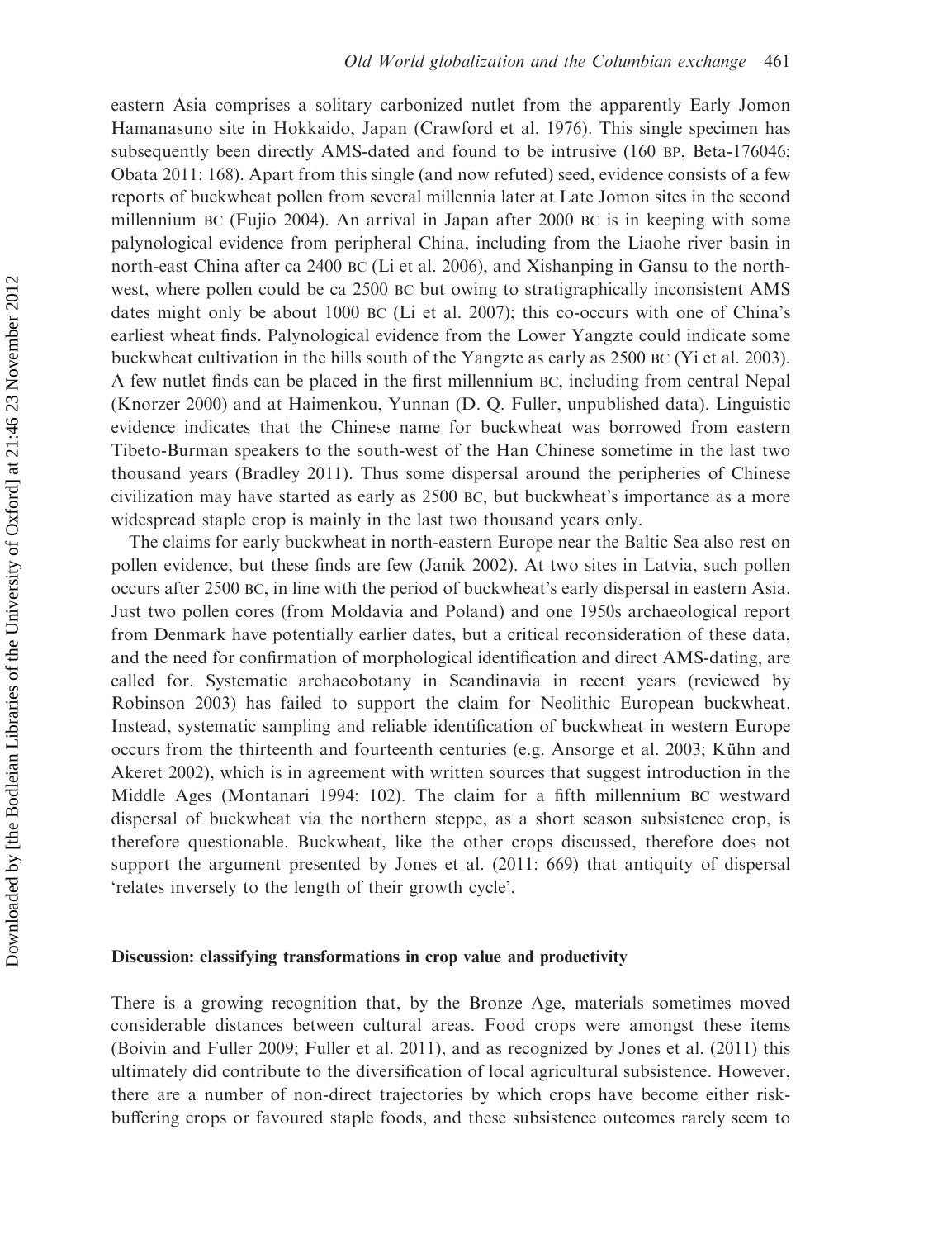have been amongst the motivations of the initial translocation processes. We agree with Jones et al. that there is strong archaeobotanical evidence for novel crop combinations in several regions of the Old World in the second millennium BC, and suggest the likelihood that translocation processes began in the second half of the third millennium BC. As we have shown, however, the earlier translocations, especially of broomcorn millet and buckwheat, by 5000–4000 BC, are not supported by systematic archaeobotanical sampling, quantitative studies or direct AMS dates. Yet it is these earliest translocations that are suggested by Jones et al. (2011: 669–70) to set a precedent for the dispersal of shorter growth season crops as risk-buffering extensions to caloric production. If we stick to the well-supported evidence for later dispersals, however, there is no evident preference either for shorter growing seasons or caloric staples.

In reviewing the evidence of crop translocations, we find a number of alternative trajectories by which crops have become either risk-buffering crops or favoured staple foods. Systematic comparison of these pathways necessitates classification of crop-use types and changes through time, and we propose one possible system in which such broad categories as 'cash-crops', 'spices/exotica', 'risk-buffering crops' and 'staple foods' are distinguished (Fig. 3). We can draw upon these categories to abstract three spectra of interacting variables: the social-value placed on a crop, from lesser to greater; the scale of production of a crop, from lower to higher intensity; and the distance from which a crop is obtained by direct trade for consumption, from local to more distant. In general, we expect things obtained from more distant locales to have higher values. If these were produced in bulk, we can regard them as cash crops, whereas if they remained at low production levels (including gathered from wild sources), or were traded at low levels, they can be regarded as exotica/spices. When possible these may be taken up for local smallscale cultivation, for example in experimental gardens, but this is likely to have been part of a transition towards increased production either as higher-value cash crops or with lowered value as the exotic association wears off. When local production expands but local



Figure 3 Schematic representation of relationship between basic crop use categories (cash-crops, spices/exotica, risk-buffering crops and staple foods) and three interacting variables: the social value placed on a crop (from lesser to greater), the scale of production of a crop (from low to high), and the distance from which a crop is obtained by direct trade for consumption (from local to more distant), against which the historical trajectories of introduced crops can be charted (see Fig. 4).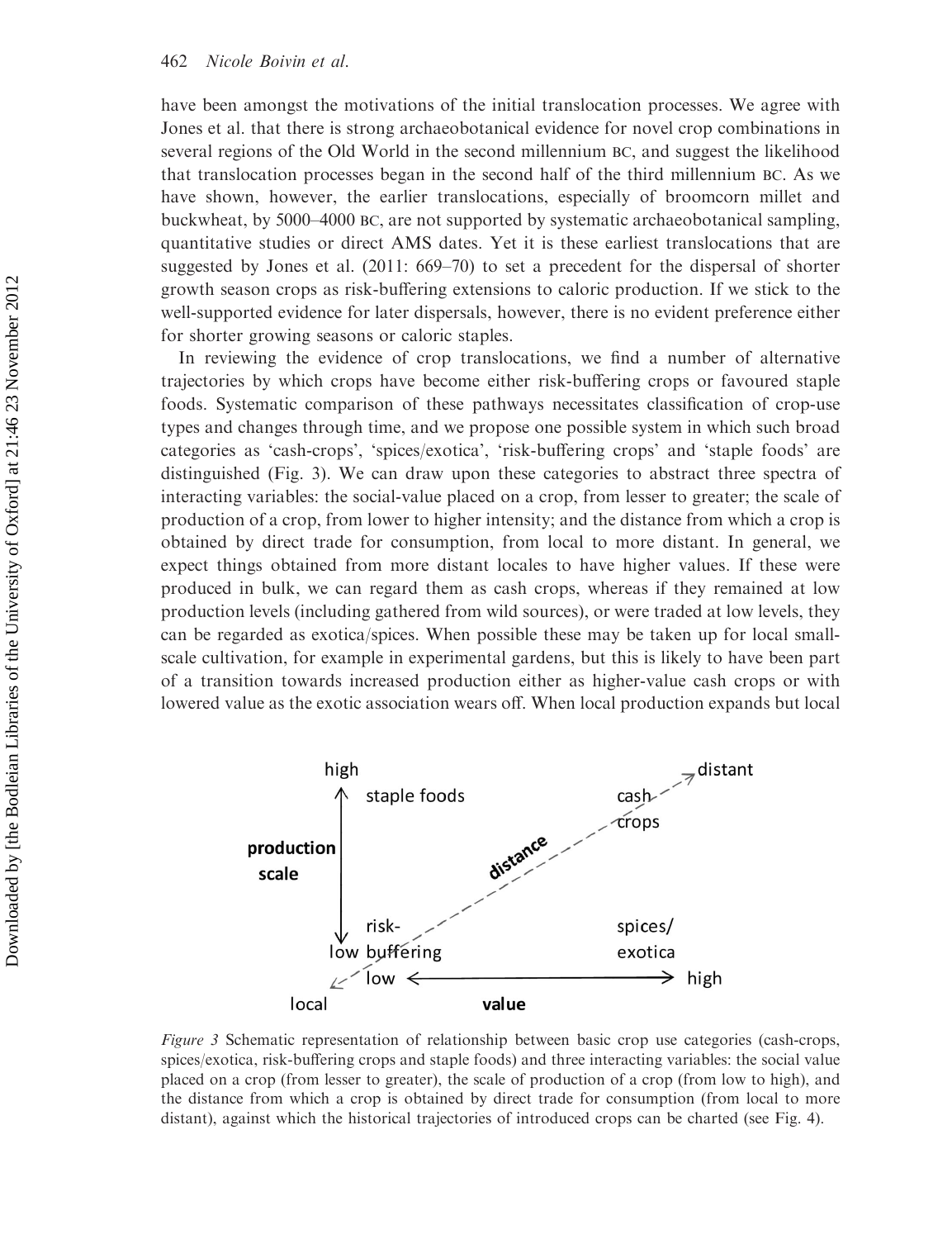Old World globalization and the Columbian exchange 463



Figure 4 Regional historical trajectories of various translocated crops (see Fig. 3 for key to interacting variables).

use values are low, we have risk-buffering caloric crops, whereas staple foods are generally valued reasonably highly and produced in large quantities.

Although the above variables define a three-dimensional space, this can be flattened into four basic crop categories, and the historical trajectory of translocated species can be mapped across these (Fig. 4). From the species discussed above as well as some additional examples, we can see that there are recurrent pathways from the exotic to risk-buffering crop to staple crop, a trajectory followed by wheat introduced to China (Fig. 4a), African millets into India (Boivin and Fuller 2009; Fuller et al. 2011; Fig. 4b), rice into the western Mediterranean (Fig. 4c) and, albeit more tentatively, wheat into northern India (Fig. 4d). A reverse trajectory is followed in the case of browntop millet in southern India (Fig. 4e), with this species declining in importance through time relative to the rise of African millets (Fuller 2011a). An alternative pathway is for something exotic to become a cash crop produced in bulk for trade. This was a common trajectory in the Colombian Exchange, followed for example by sugar (Fig. 4f) and, later, chocolate, tea, coffee and other crops. We have no clear examples from the Bronze Age Trans-Eurasian Exchange for the equivalent shift. The case of Carolina rice, a component of the Colombian Exchange, provides yet another trajectory (Fig. 4g), studied in detail by Carney (2001).

The issue of food globalization in prehistory discussed by Jones et al. (2011) is an important one that has come into focus with the accumulation of archaeobotanical evidence from a greater number of sites and regions. That ecological, economic and social motivations have all played a role in this process seems clear, but we have taken issue with the emphasis of Jones et al. on ecological and caloric concerns as the initial driver for the earliest cereal translocations. Instead, we have emphasized a role for the prestigious, cosmological and medicinal qualities of exotic plants obtained from distant regions, which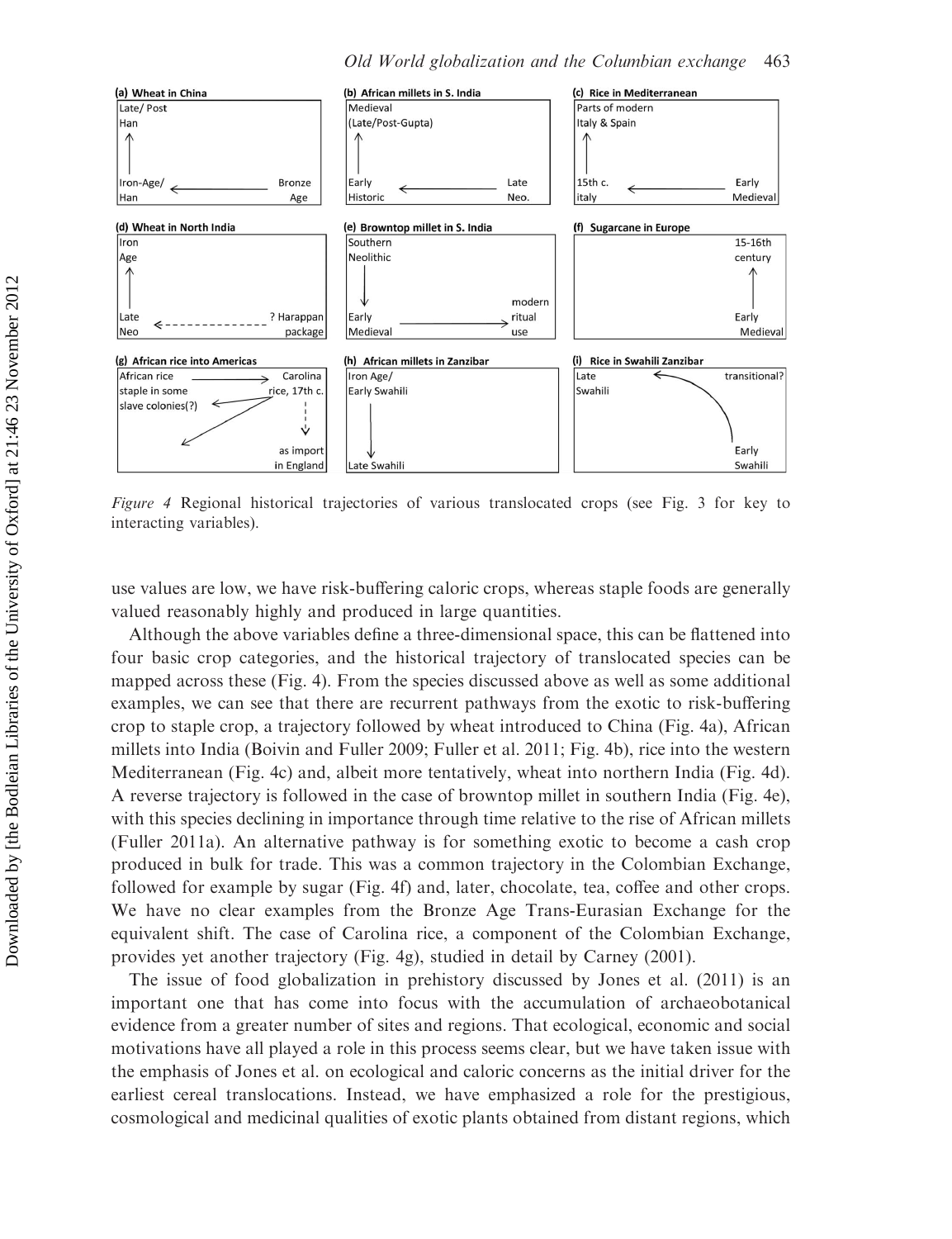applied not just to the so-called 'spices' of antiquity – the aromatic and strong-tasting plants and their products whose extraordinary features enticed and seduced the senses – but also the everyday crops, or at least the crops that we think of today as mundane and everyday, including starchy staples. We would also emphasize the role of more mobile, non-agrarian societies (be they mobile pastoralists, sea nomads, etc.) in the actual movement of the materials and species that travelled along ancient trade networks, including plants. These societies probably account for the poor archaeological visibility of the earliest exchanges noted by Jones et al. (2011: 671), but we doubt that there were three or four millennia of invisible crop translocations. The paucity of information on these mobile societies and their plant remains emphasizes the need for further archaeobotanical work in the Eurasian Steppe. The lesser role of such intermediaries (though see Carney and Rosomoff 2009) for the more centralized and wide-reaching 'food empires' (Fraser and Rimas 2010) of fifteenth- and sixteenth-century Europe emphasizes again the contrast between the Trans-Eurasian and Columbian Exchanges. The variations between the two exchanges emphasize their fundamental dissimilarity, and highlight the extraordinary connectedness of the vast and ecologically variable Old World over many millennia. This long-term, slow-growing network of connections and exchanges, amongst other factors, helps to explain the devastating impact of Old World contact on the New World. Armed with a remarkable range of technologies, species and perhaps particularly diseases acquired over millennia of interaction and exchange, Old World populations were uniquely situated, from a bio-cultural perspective, to transform the New World in as little as a few centuries in ways that really had no earlier parallel.

#### Acknowledgements

This paper is an output of the multi-institutional, collaborative Sealinks Project. The authors are grateful for funding received from the European Research Council for the Sealinks Project, as part of Grant Agreement No 206148 awarded to Nicole Boivin; to the British Academy for a postdoctoral fellowship awarded to Alison Crowther; and to the Natural Environment Research Council and Oxford University Fell Fund for other related funding. Our text has been improved based on the suggestions of two anonymous reviewers, Peter van Dommelen, Lin Foxhall, and Amy Bogaard.

> School of Archaeology, University of Oxford, UK nicole.boivin@rlaha.ox.ac.uk ; alison.crowther@rlaha.ox.ac.uk

Institute of Archaeology, University College London, UK d.fuller@ucl.ac.uk

#### References

Ansorge, J., Igel, K., Schäfer, H., Wiethold, J. 2003. Ein Holzschacht aus der Baderstraße 1a in Greifswald. Aus der materiellen Alltagskultur einer Hansestadt in der zweiten Hälfte des 14. Jahrhunderts. Bodendenkmalpflege in Mecklenburg-Vorpommern Jahrbuch, 50: 119–57.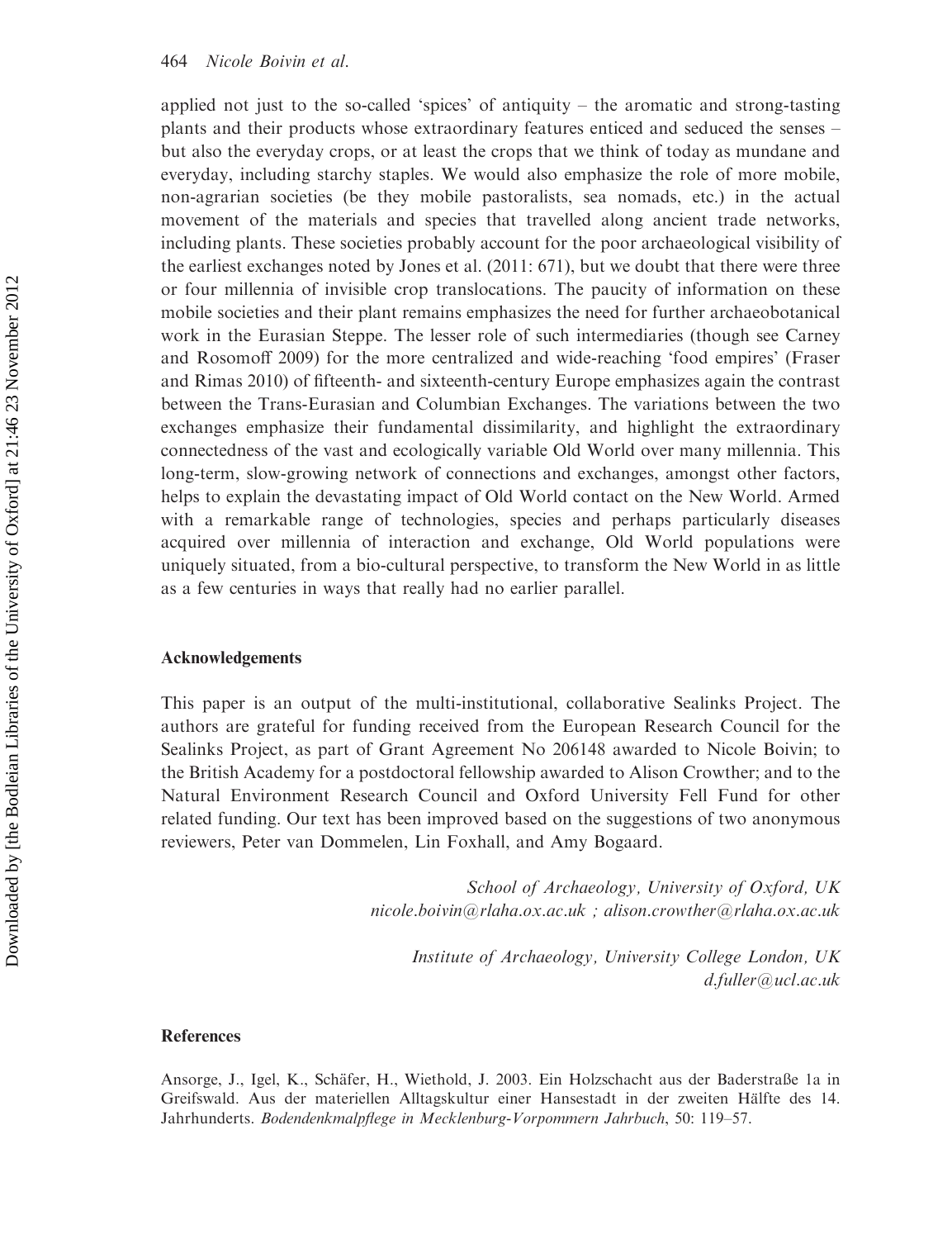Bakels, C. 2009. The Western European Loess Belt: Agrarian History, 5300 BC–AD 1000. Dordrecht: Springer.

Barfield, T. J. 2001. The shadow empires: imperial state formation along the Chinese-Nomad frontier. In Empires: Perspectives from Archaeology and History (eds S. R. Alcock, T. N. D'Altroy, K. D. Morrison and C. M. Sinopoli). Cambridge: Cambridge University Press, pp. 10–41.

Bentley, J. H. 1993. Old World Encounters: Cross-cultural Contacts and Exchanges in Pre-Modern Times. Oxford: Oxford University Press.

Bettinger, R. L., Barton, L. and Morgan, C. 2010. The origins of food production in north China: a different kind of agricultural revolution. Evolutionary Anthropology, 19: 9-21.

Boivin, N. 2008. Material Cultures, Material Minds: The Role of Things in Human Thought, Society and Evolution. Cambridge: Cambridge University Press.

Boivin, N. and Fuller, D. Q. 2009. Shell middens, ships and seeds: exploring coastal subsistence, maritime trade and the dispersal of domesticates in and around the ancient Arabian Peninsula. Journal of World Prehistory, 22(2): 113–18.

Bradley, D. 2011. Proto-Tibeto-Burman grain crops. Rice, 4: 134–41.

Bray, F. 1984. Science and Civilisation in China, Volume 6. Part II: Agriculture. Cambridge: Cambridge University Press.

Carney, J. A. 2001. Black Rice: The African Origins of Rice Cultivation in the Americas. Cambridge, MA: Harvard University Press.

Carney, J. A. and Rosomoff, R. N. 2009. In the Shadow of Slavery: Africa's Botanical Legacy in the Atlantic World. Berkeley, CA: University of California Press.

Crawford, G. W., Hurley, W. M. and Yoshizaki, M. 1976. Implications of plant remains from the Early Jomon Hamansuno site. Asian Perspectives, 19(1): 145–55.

Crawford, G. W., Underhill, A., Zhao, Z., Lee, G. A., Feinman, G., Nicholas, L., Luan, F., Yu, H., Fang, H. and Cai, F. 2005. Late Neolithic plant remains from Northern China: preliminary results from Liangchenzhen, Shandong. Current Anthropology, 46: 309–17.

Crosby, A. W. 2004. Ecological Imperialism: The Biological Expansion of Europe, 900–1900, 2nd ed. Cambridge: Cambridge University Press.

Dalby, A. 2000. Dangerous Tastes: The Story of Spices. Berkeley, CA: University of California Press.

Decker, M. 2009. Plants and progress: rethinking the Islamic agricultural revolution. Journal of World History, 20(2): 187–206.

Denevan, W. M. (ed.). 1976 Native Populations of the Americas in 1492. Madison, WI: University of Wisconsin Press.

Fitzpatrick, M. P. 2011. Provincializing Rome: the Indian Ocean trade network and Roman imperialism. Journal of World History, 22: 27–54.

Flad, R., Li, S., Wu, X. and Zhao, Z. 2010. Early wheat in China: results from new studies at Donghuishan in the Hexi Corridor. Holocene, 20: 955–65.

Frachetti, M. D., Spengler, R. N., Fritz, G. J. and Mar'yashev, A. N. 2010. Earliest direct evidence for millet and wheat in the central Eurasian steppe region. Antiquity, 84: 993–1010.

Fraser, E. D. G. and Rimas, A. 2010. Empires of Food: Feast, Famine and the Rise and Fall of Civilizations. London: Random House.

Freedman, P. 2008. Out of the East: Spices and the Medieval Imagination. New Haven: Yale University Press.

Fujio, S. 2004. The beginning of agriculture in the Japanese Islands. In Cultural Diversity and the Archaeology of the 21st Century. Okayama: Society of Archaeological Studies, pp. 62–73.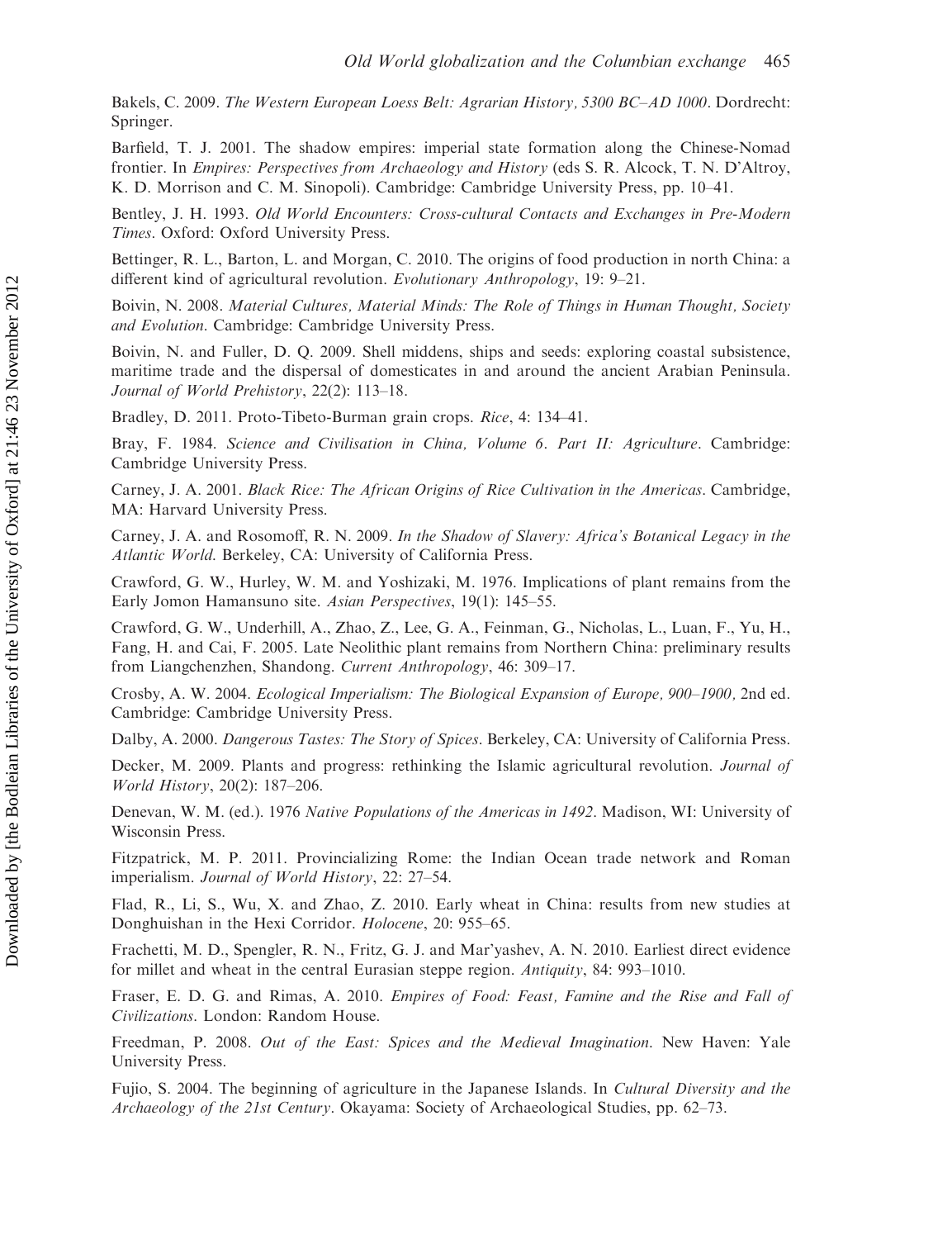Fuller, D. Q. 2002. Fifty years of archaeobotanical studies in India: laying a solid foundation. In Indian Archaeology in Retrospect, Volume III. Archaeology and Interactive Disciplines (eds S. Settar and R. Korisettar). New Delhi: Indian Council for Historical Research, pp. 247–364.

Fuller, D. Q. 2005. Ceramics, seeds and culinary change in prehistoric India. Antiquity, 79: 761–77.

Fuller, D. Q. 2011a. Finding plant domestication in the Indian Subcontinent. Current Anthropology, 52(S4): S347–62.

Fuller, D. Q. 2011b. Pathways to Asian civilizations: tracing the origins and spread of rice and rice cultures. Rice, 4(3–4): 78–92.

Fuller, D. Q. and Boivin, N. 2009. Crops, cattle and commensals across the Indian Ocean: current and potential archaeobiological evidence. Études Océan Indien, 42-43: 13-46.

Fuller, D. Q. and Rowlands, M. 2011. Ingestion and food technologies: maintaining differences over the long-term in West, South and East Asia. In Interweaving Worlds: Systematic Interactions in Eurasia, 7th to 1st millennia BC (eds T. C. Wilkinson, S. Sherratt and J. Bennett). Oxford: Oxbow Books, pp. 37–60.

Fuller, D. Q. and Zhang, H. 2007. A preliminary report of the survey archaeobotany of the upper Ying Valley (Henan Province). In Archaeological Discovery and Research at the Wangchenggang Site in Dengfeng (2002–2005) (School of Archaeology and Museology, Peking University and Henan Provincial Institute eds)]. Zhengzhou: Great Elephant Publisher, pp. 916–58.

Fuller, D. Q., Boivin, N., Hoogervorst, T. and Allaby, R. 2011. Across the Indian Ocean: the prehistoric movement of plants and animals. Antiquity, 85(328): 544–58.

Gills, B. K. and Thompson, W. R. 2006. Globalization and Global History. London: Routledge.

Hastorf, C. 1999. Cultural implications of crop introductions in Andean prehistory. In The Prehistory of Food: Appetites for Change (eds C. Gosden and J. Hather). London: Routledge, pp. 35–58.

Helms, M. W. 1988. Ulysses' Sail: An Ethnographic Odyssey of Power, Knowledge, and Geographical Distance. Princeton, NJ: Princeton University Press.

Helms, M. W. 1993. Craft and the Kingly Ideal: Art, trade, and Power. Austin, TX: University of Texas Press.

Hunt, H. V., Campana, M. G., Lawes, M. C., Park, Y.-J., Bower, M. A., Hower, C. J. and Jones, M. K. 2011. Genetic diversity and phylogeography of broomcorn millet (Panicum miliaceum L.) across Eurasia. Molecular Ecology, 20: 4756–71.

Janik, L. 2002. Wandering weed: the journey of buckwheat (Fagopyrum sp.) as an indicator of human movement in Russia. In Ancient Interactions: East and West in Eurasia (eds K. Boyle, C. Renfrew and M. Levine). Cambridge: McDonald Institute for Archaeological Research, pp. 299–308.

Jones, M. K., Hunt, H., Lightfoot, E., Lister, D., Liu, X. and Motuzaite-Matuzeviciute, G. 2011. Food globalization in prehistory. World Archaeology, 43(4): 665–75.

Keay, J. 2006. The Spice Route: A History. London: John Murray.

Kiple, K. F. 2007. A Moveable Feast: Ten Millennia of Food Globalization. Cambridge: Cambridge University Press.

Kitchen, K. A. 1993. The land of Punt. In The Archaeology of Africa: Food, Metals and Towns (eds T. Shaw, P. Sinclair, B. Andah and A. Okpoko). London: Routledge, pp. 587–608.

Knorzer, K.-H. 2000. 3000 years of agriculture in a valley of the High Himalayas. Vegetation History and Archaeobotany, 9: 219–22.

Kohler-Schneider, M. and Canepelle, A. 2009. Late Neolithic agriculture in eastern Austria: archaeobotanical results from sites of the Baden and Jevisovice cultures (3600–2800 B.C.). Vegetation History and Archaeobotany, 18: 61–74.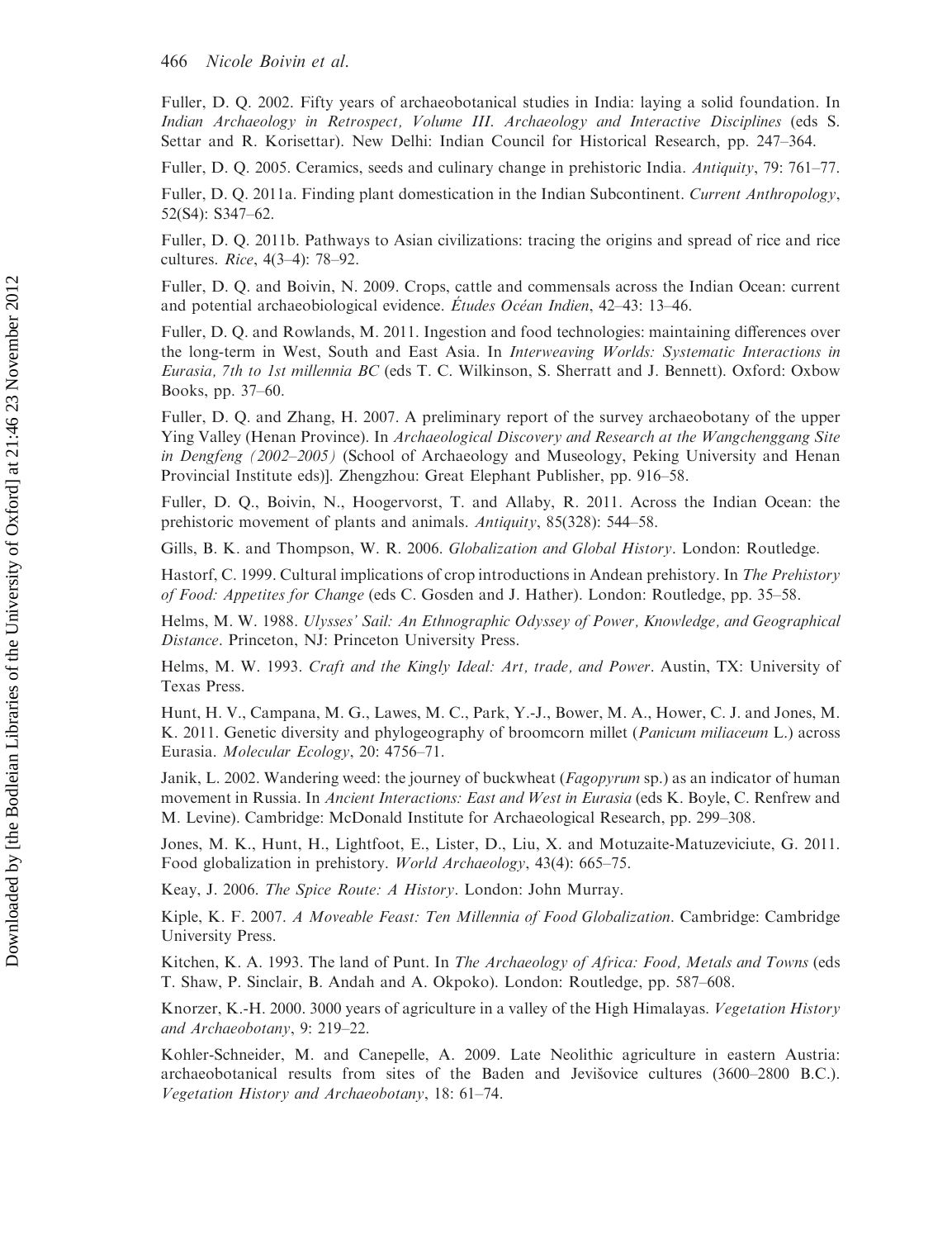Kreuz, A., Marinova, E., Shafer, E. and Wiethold, J. 2005. A comparison of early Neolithic crop and weed assemblages from the Linearbandkeramik and the Bulgarian Neolithic cultures: differences and similarities. Vegetation History and Archaeobotany, 14: 237–58.

Kühn, M. and Akeret, Ö. 2002. Die verkohlten Pflanzenreste. Äpfel, Birnen, Nüsse – Funde und Befunde eines Speicherbaus des 13. Jahrhunderts bei der Mörsburg, In Archäologie im Kanton Zürich 1999–2000 (eds M. Kühn, R. Szostek and R. Windler). Berichte der Kantonsarchäologie Zurich 16. Zürich and Egg: Fotorotar, pp. 271–305.

Leach, H. M. 1999. Food processing technology: its role in inhibiting or promoting change in staple foods. In The Prehistory of Food: Appetites for Change (eds C. Gosden and J. Hather). London: Routledge, pp. 127–36.

Lee, G.-A., Crawford, G.W., Liu, L., and Chen, X. 2007. Plants and people from the early Neolithic to Shang periods in north China. Proceedings of the National Academy of Sciences, 104: 1087–92.

Li, Y., Willis, K. J., Zhou, L. P. and Cui, H. T. 2006. The impact of ancient civilization on the northeastern Chinese landscape: palaeoecological evidence from the Western Laiohe River Basin, Inner Mongolia. Holocene, 16: 1109–21.

Li, X., Dodson, J., Zhou, X., Zhang, H. and Masutomoto, R. 2007. Early cultivated wheat and broadening of agriculture in Neolithic China. Holocene, 17: 555–60.

Liu, L. and Chen, X. 2003. State Formation in Early China. London: Duckworth.

Livarda, A. 2011. Spicing up life in northwestern Europe: exotic food plant imports in the Roman and medieval world. Vegetation History and Archaeobotany, 20:143–64.

Meeks, D. 2003. Locating Punt. In Mysterious Lands (eds D. O'Connor and S. Quirke). London: UCL Press, pp. 53–80.

Miller, N. F. 1999. Agricultural development in Western Central Asia in the Chalcolithic and Bronze Ages. Vegetation History and Archaeobotany, 8: 13–19.

Mintz, S. W. 1985. Sweetness and Power: The Place of Sugar in Modern History. New York: Viking.

Montanari, M. 1994. The Culture of Food (English translation C. Ipsen). Oxford: Blackwell.

Neilson, K. 1986. Incense in Ancient Israel. Leiden: E. J. Brill.

Ngomou, T. 2010. Urban food provisioning in Cameroon: regional banana plantain networks linking Yaounde and the villages of Koumou and Oban. In Economic Action in Theory and Practice: Anthropological Investigations (ed. D. C. Wood). Research in Economic Anthropology 30 Bingley: Emerald Group Publishing Limited, pp.187–207.

Obata, H. 2011. Archaeoethnobotany in North-East Asia and Agriculture in the Jomon. Tokyo: Doshisha (in Japanese).

Ohnishi, O. and Konishi, T. 2001. Cultivated and wild buckwheat species in eastern Tibet. Fagopyrum, 18: 3–8.

O'Meara, P., Mehlinger, H. and Krain, M. (eds). 2000. Globalization and the Challenges of the New Century: A Reader. Bloomington, IN: Indiana University Press.

Pollard, E. A. 2009. Pliny's Natural History and the Flavian Templum Pacis: botanical imperialism in first-century C.E., Rome. Journal of World History, 20(3): 309–38.

Robinson, D. E. 2003. Neolithic and Bronze Age agriculture in southern Scandinavia: recent archaeobotanical evidence from Denmark. Environmental Archaeology, 8: 145–66.

Rosch, M. 1998. The history of crops and crop weeds in south-western Germany from the Neolithic period to modern times, as shown by archaeobotanical evidence. Vegetation History and Archaeobotany, 7: 109–25.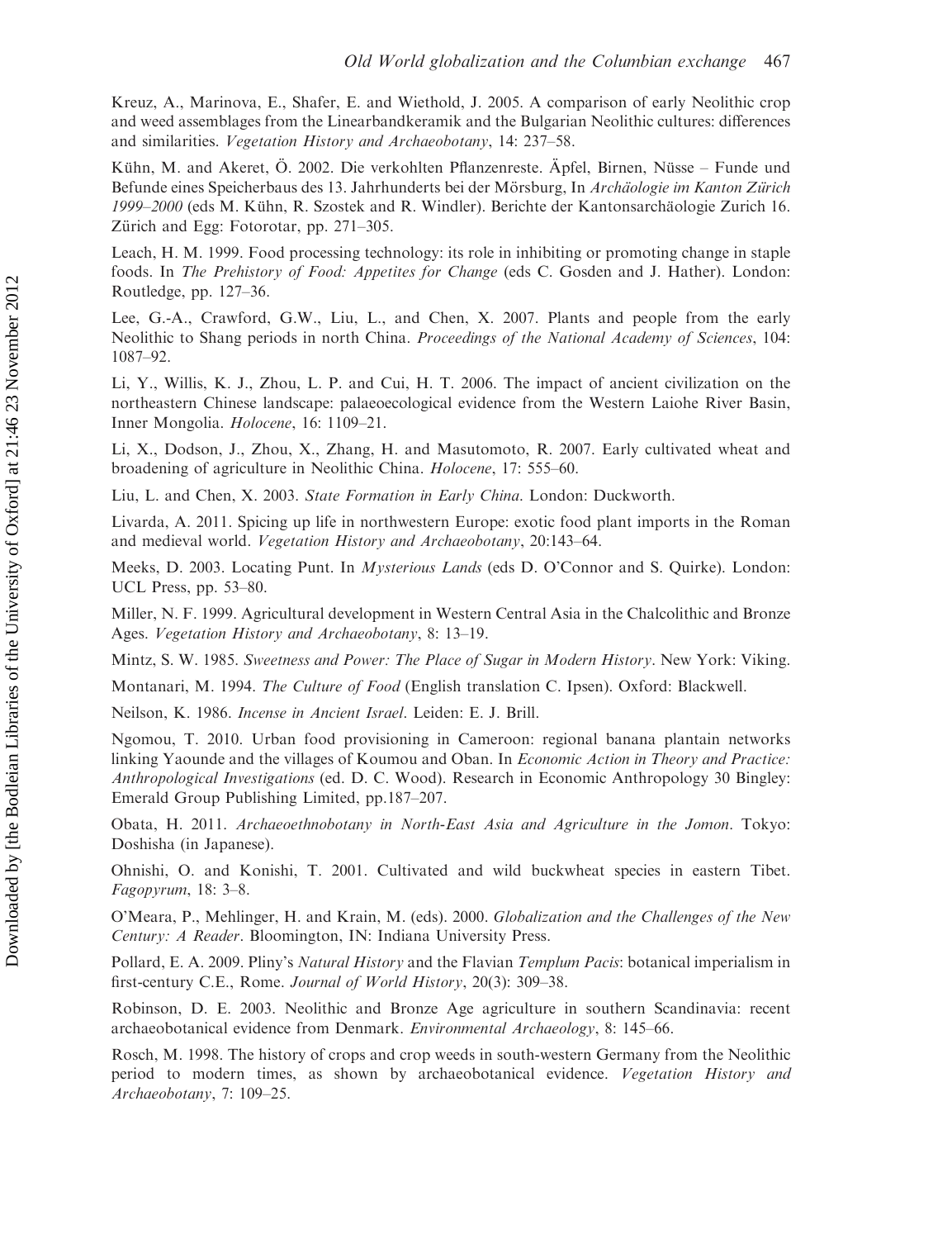Sherratt, A. 1999. Cash-crops before cash: organic consumables and trade. In The Prehistory of Food: Appetites for Change (eds C. Gosden and J. Hather). London: Routledge, pp. 13–34.

Sherratt, A. 2006. The Trans-Eurasian exchange: the prehistory of Chinese relations with the West. In Contact and Exchange in the Ancient World (ed. V. Mair). Honolulu: Hawai'i University Press, pp. 30–61.

Sillar, B. 1996. The dead and the drying: techniques for transforming people and things in the Andes. Journal of Material Culture, 1(3): 259–89.

Smith, S. H. 2001. The mystification of spices in western tradition. European Review of History, 8: 119–36.

Turner, J. 2004. Spice: The History of a Temptation. New York: Harper Collins.

Van der Veen, M. 2011. Consumption, Trade and Innovation. Exploring the Botanical Remains from the Roman and Islamic Ports at Quseir al-Qadim, Egypt. Frankfurt am Main: Africa Magna Verlag.

Van der Veen, M., Livarda, A. and Hill, A. 2008. New plant foods in Roman Britain – dispersal and social access. Environmental Archaeology, 13: 11-36.

Walshaw, S. C. 2010. Converting to rice: urbanization, Islamization and crops on Pemba Island, Tanzania, AD 700–1500. World Archaeology, 42: 137–54.

Watson, A. M. 1983. Agricultural Innovation in the Early Islamic World. Cambridge: Cambridge University Press.

Wilson, M., 1954. Nyakyusa ritual and symbolism. American Anthropologist, 56: 228–41.

Wolf, E. R. 1982. *Europe and the People without History*. Berkeley, CA: University of California Press.

Yi, S., Saiton, T., Zhao, Q. and Wang, P. 2003. Vegetation and climate changes in the Changjiang (Yangtze River) Delta, China, during the past 13,000 years inferred from pollen records. Quaternary Science Reviews, 22: 1501–9.

Young, G. K. 2001. Rome's Eastern Trade: International Commerce and Imperial Policy, 31 BC – AD 305. London: Routledge.

Yü, Y.-S. 1977. Han. In Food in Chinese Culture: Anthropological and historical perspectives (ed. K.-C. Chang). New Haven, CT: Yale University Press, pp. 53–83.

Zhao, Z. 2011. New archaeobotanic data for the study of the origins of agriculture in China. Current Anthropology, 52(S4): S295–306.

Zohary, D. and Hopf, M. 2000. Domestication of Plants in the Old World, 3rd ed. Oxford: Oxford University Press.